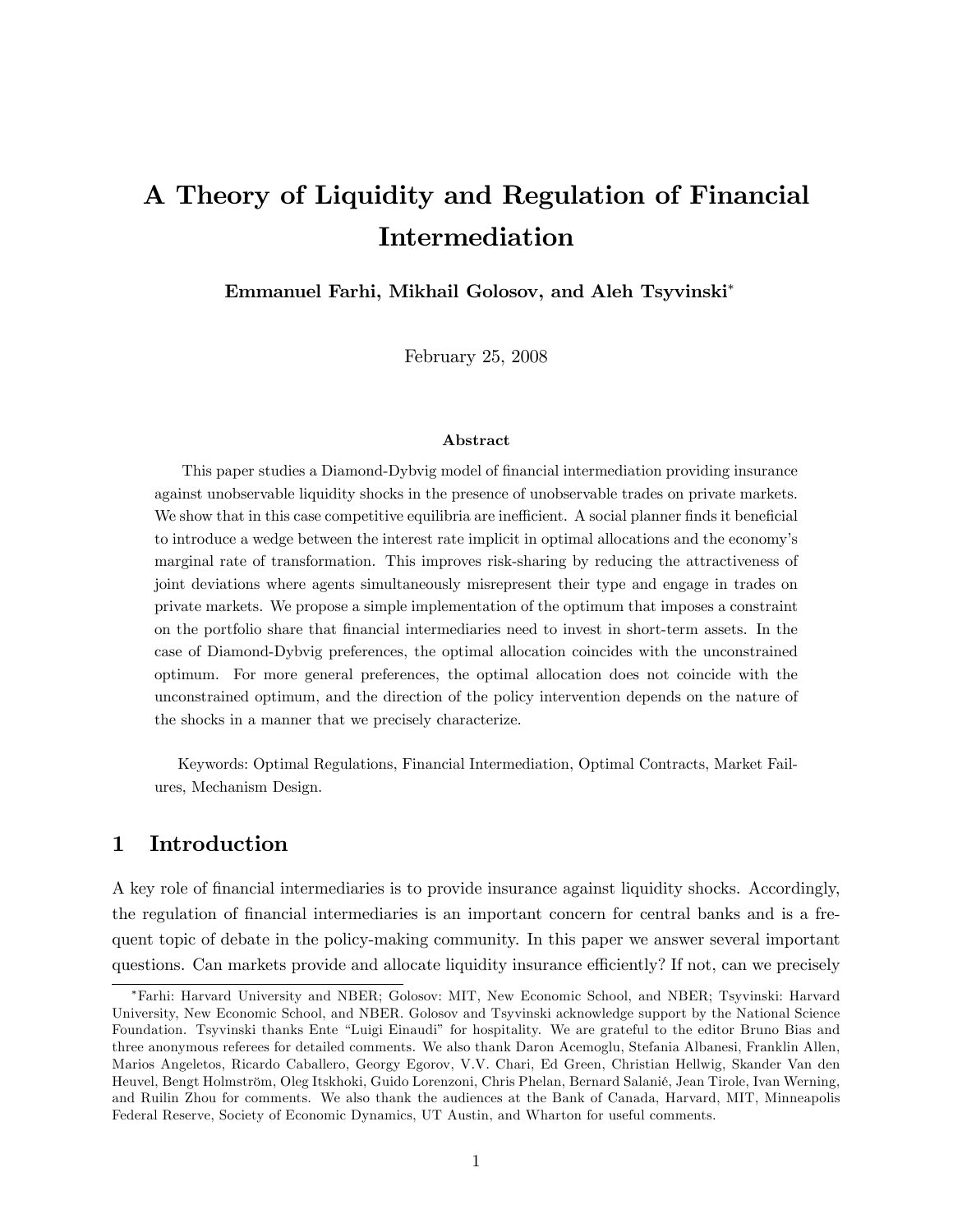identify the origin of the market failure? Can a regulator design a simple policy rule to improve on the allocations provided by competitive markets alone?

Liquidity is a catch-all term referring to several different concepts (see, for example, von Thadden 1999). This paper discusses the desire of agents to insure against liquidity shocks that might affect them in the future. We focus, in particular, on the aggregate amount of resources set aside to satisfy liquidity shocks. In the model, this corresponds to the fraction of savings invested in short term assets, which we refer to as aggregate liquidity. We identify a market failure leading to the underprovision of liquidity. We then show that a simple regulation, working through a general equilibrium channel by lowering long term interest rates, can restore efficiency. The regulatory intervention is justified not by concerns about individual intermediaries but rather by the inadequacy of the aggregate amount of investment in short-term assets in the Önancial system as a whole.

More specifically, we study a model where financial intermediaries act as providers of insurance against liquidity shocks, in the spirit to Diamond and Dybvig (1983), Jacklin (1987), and Allen and Gale (2004). The Diamond-Dybvig model is an established workhorse for positive and normative analysis of financial intermediation. Its simplicity allows for a precise understanding of the nature of potential market failures and the mechanics of prescribed policy interventions. In this model, some agents receive liquidity shocks that affect their consumption opportunities. Agents who receive high liquidity shocks value early consumption only and derive a higher indirect marginal utility of income.<sup>1</sup>

We impose two informational frictions. Our results are driven by their interactions. The first friction is that liquidity shocks are private information to the agents. Its consequences are well understood. In a model where there is no other friction, an argument similar to that of Prescott and Townsend (1984) or Allen and Gale (2004) can be used to establish that the first welfare theorem holds. The allocations provided by competitive financial intermediaries are constrained efficient. Consequently, this first friction alone does not justify regulating financial intermediation.

The second friction derives from the limits to the observability of consumption: we assume that consumers can borrow and lend to each other on a private market by engaging in hidden side trades.<sup>2</sup> Since the contributions of Allen (1985) and Jacklin (1987), the possibility of agents engaging in hidden side trades has been recognized as an important constraint on risk sharing.<sup>3</sup> This second friction can be interpreted as the case where contracts with financial intermediaries cannot be made exclusive. Arguably, both unobservability of certain Önancial market transactions and non-exclusivity are becoming more relevant with the increasing sophistication of financial markets. Agents can and do engage in a variety of financial market transactions and routinely deal with several different intermediaries.

We formalize unobservable trades by considering private markets in which agents can trade after they are allocated consumption profiles by either an intermediary or a social planner. Incentive

 $1$ Our results would carry over to the case of investment opportunity shocks affecting financially constrained firms.

 $2A$  different interpretation of this friction is non-exclusivity of contracts.

<sup>&</sup>lt;sup>3</sup>The importance of access to credit markets as a constraint on the optimal program was also emphasized in Chiappori, Macho, Rey, and Salanié (1994).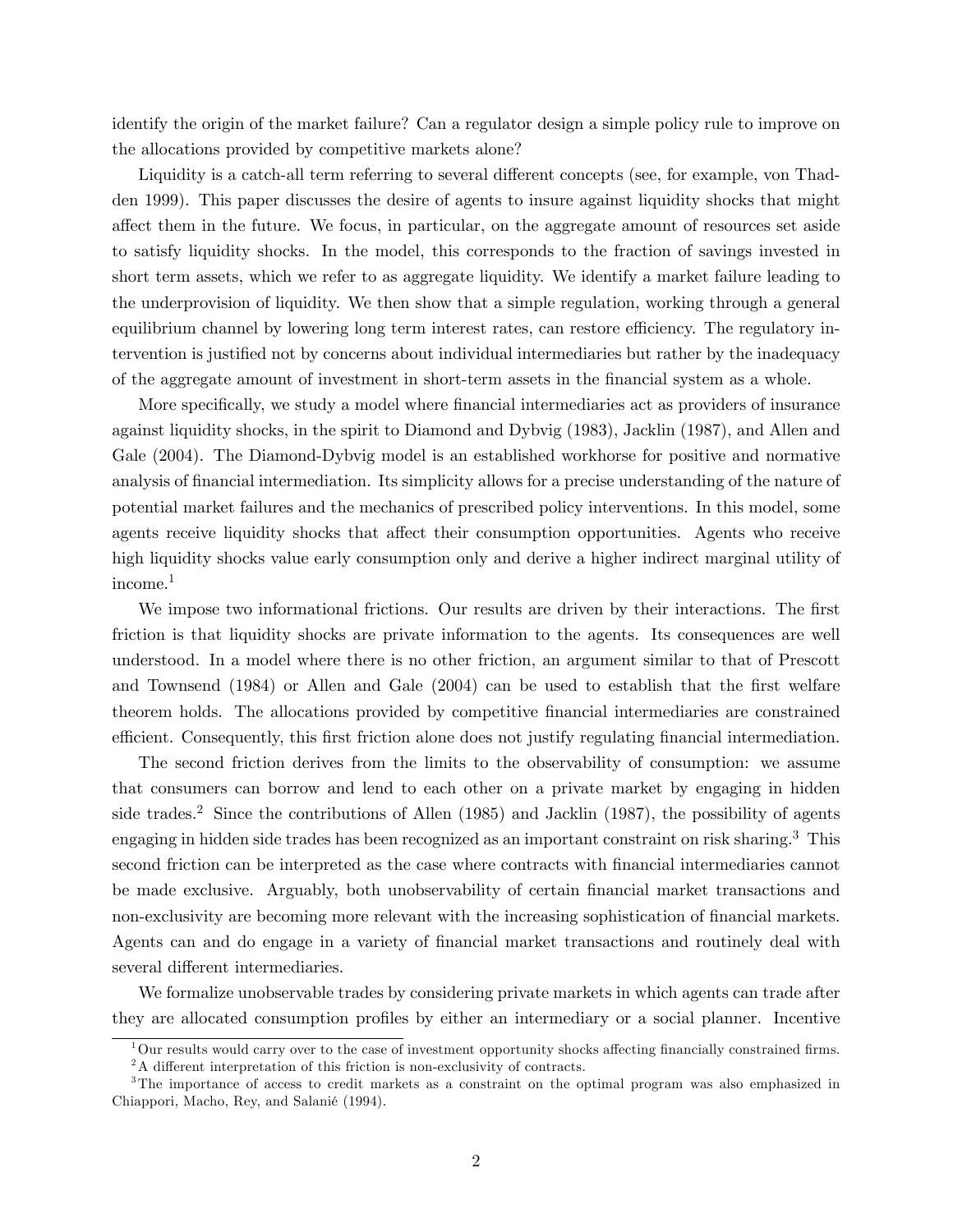compatibility together with the possibility of private trades requires the equalization of the present value of resources given to all agents, discounted at the interest rate prevailing on the private market. Efficient liquidity insurance provision, on the other hand, requires redistribution of resources in the present value sense at the interest rate equal to the economyís marginal rate of transformation towards agents with better consumption opportunities – those with a higher marginal utility of income. In the model, this corresponds to agents affected by a liquidity shock: early consumers.

We first define and characterize the competitive equilibrium in the presence of hidden trades. The competitive equilibrium features limited risk sharing  $-$  arbitrage among intermediaries makes the interest rate on the private market and the marginal rate of transformation equal. We continue to define and characterize the constrained efficient allocation in the presence of retrading. By affecting the total amount of resources available in each period, the social planner can introduce a wedge between the interest rate prevailing on the private market and the marginal rate of transformation. We show that lowering the interest rate relaxes incentive constraints and improves risk sharing. The intuition is as follows. The planner wants to allocate a higher present value of resources  $-$  discounted at the rate of return on the long term asset  $-$  to agents affected by a liquidity shock. However, the planner is constrained by the possibility that late consumers will portray themselves as early consumers and save. Lowering the interest rate reduces the return on such deviations and relaxes incentive compatibility constraints. We then analytically characterize the optimal interest rate and show that the constrained efficient allocation with retrading coincides with the constrained efficient allocation without retrading and with the unconstrained "first-best" solution. For the case of Diamond-Dybvig preferences, the social planner can completely negate the frictions imposed by retrading and private information and achieve the unconstrained allocation. This is in stark contrast with the allocation achieved in a competitive equilibrium where the possibility of unobservable trades poses severe constraints on provision of insurance. While the general point that a government intervention can improve on the allocation in a market system with asymmetric information is well known,<sup>4</sup> a contribution of this paper is to provide a clear understanding of the rationale and the direction of the required intervention in the context of a widely used and policy-relevant model.

We propose a simple implementation of the constrained efficient allocation that relies on a natural regulation imposed on financial intermediaries in a competitive market. The regulation takes the form of the imposition of a liquidity floor that stipulates a minimal portfolio share to be held in the short term asset by intermediaries. The liquidity floor increases the amount of the first period aggregate resources and drives the interest rate on the private markets down. We show how the liquidity floor can be chosen to implement the optimal solution. This simple regulation resembles the different forms of reserve requirements imposed on banks. In practice, reserve requirements were mostly developed as an answer to different concerns pertaining to systemic risk or the fear of bank runs. According to our analysis, they also contribute to mitigating the inefficiency that we highlight. The market failure and the required regulation that we consider are novel but are close in spirit

<sup>4</sup> See Hart (1975), Newbery and Stiglitz (1982) and, for the area of Önancial intermediation, Allen and Gale (2004).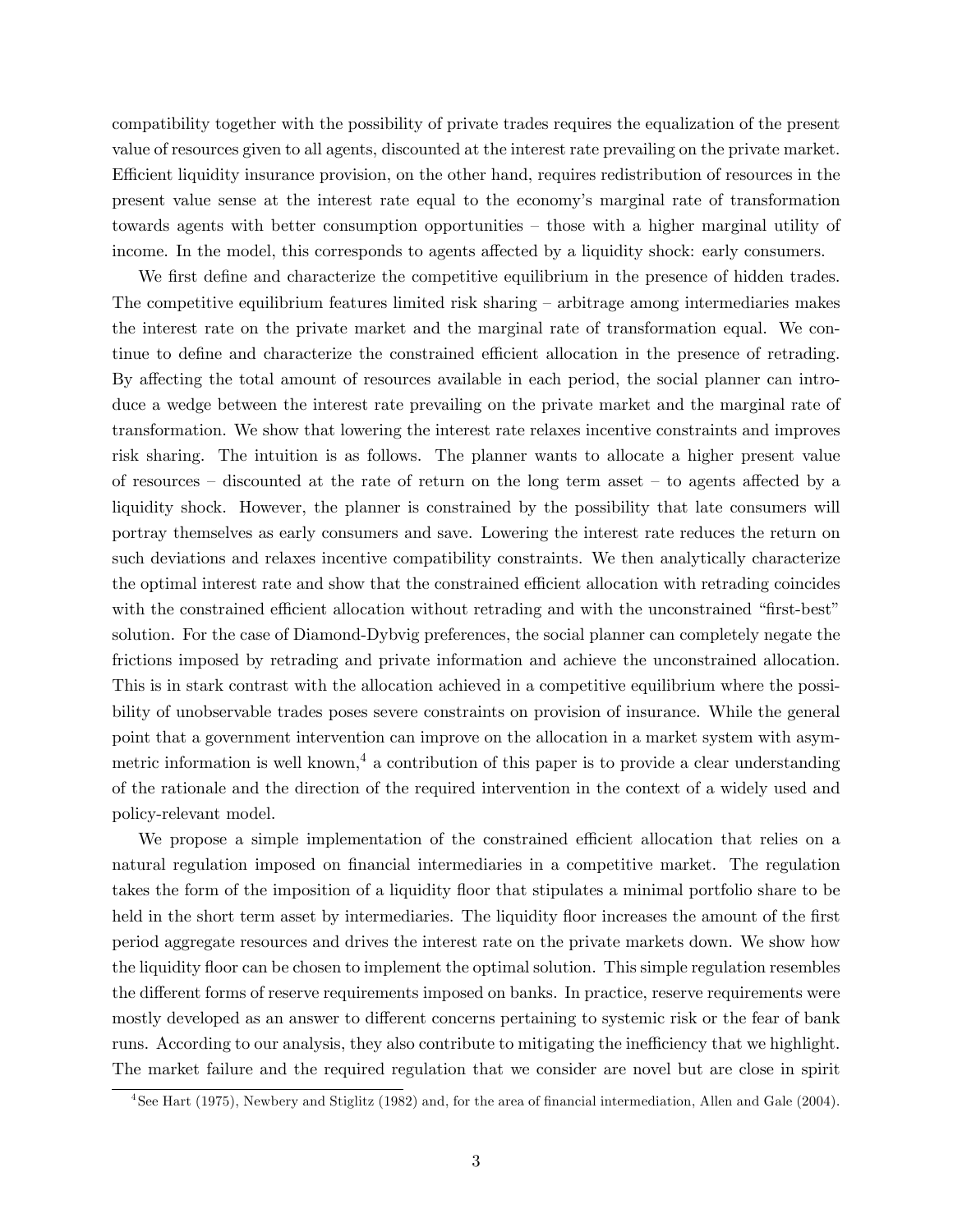to some arguments that were made in the early stages of financial regulation during the National Banking era, as described in a classical study by Sprague (1910) and in a modern exposition by Chari (1989).

The final part of the paper extends our characterization of the constrained efficient allocation and its implementation to more general, smooth preferences. We show that the structure of Diamond-Dybvig preferences is somewhat special and that the constrained efficient allocations with and without retrading do not necessarily coincide. We then show that depending on the nature of liquidity shocks, the optimal interest rate may be higher or lower than that on the competitive markets, and that the optimal implementation may stipulate either a minimal or a maximal amount of investment in the short term asset. Suppose that agents affected by liquidity shocks, i.e., a desire to consume early, also have better lifetime consumption opportunities, i.e., a higher indirect marginal utility of income. Then the optimal interest rate is lower than the rate of return on the long term asset and the optimal policy is a liquidity áoor. The opposite holds when agents hit by a liquidity shock have worse lifetime consumption opportunities.

## 2 Relation to the literature

This paper builds on a large literature on financial intermediation (Diamond and Dybvig 1983, Jacklin 1987, Bhattacharya and Gale 1987, Hellwig 1994, Diamond 1997, Von Thadden 1999, Caballero and Krishnamurthy 2003, Allen and Gale 2003, 2004<sup>5</sup>). More generally, our paper fits in the literature of optimal allocations with unobservable taste shocks following Atkeson and Lucas (1992).

Our paper is closely related to Jacklin (1987). That paper compares a competitive equilibrium with private markets to the social optimum without private markets and reaches the conclusion that the prohibition of private markets leads to a Pareto improvement. In our paper, we solve a planning problem with both unobservable types and private markets. In contrast with Jacklin, we do not prohibit private markets to achieve superior or even unconstrained allocations.

Our paper uses the mechanism design framework and the language of Allen and Gale (2004) to analyze the model of intermediation in the presence of private markets. Our paper shares a common goal with the work of Allen and Gale (2004) in studying whether laissez-faire markets provide and allocate liquidity efficiently. Both papers direct regulation at intermediaries rather than individual consumers. However, we focus on a different mechanism. The result of Allen and Gale (2004) that their equilibrium is inefficient relies on the exogenously imposed incompleteness of markets for trades among intermediaries when there are aggregate shocks. In the absence of incomplete markets for aggregate shocks or in the absence of aggregate shocks, Allen and Gale (2004) conclude that there is no role for regulation. By showing how the planner can manipulate the interest rate on the private markets, we demonstrate that a liquidity requirement can improve upon the competitive equilibrium even when there are incomplete markets for insurance against

<sup>&</sup>lt;sup>5</sup>For an excellent survey of the literature see Freixas and Rochet (1997) and Gorton and Winton (2002).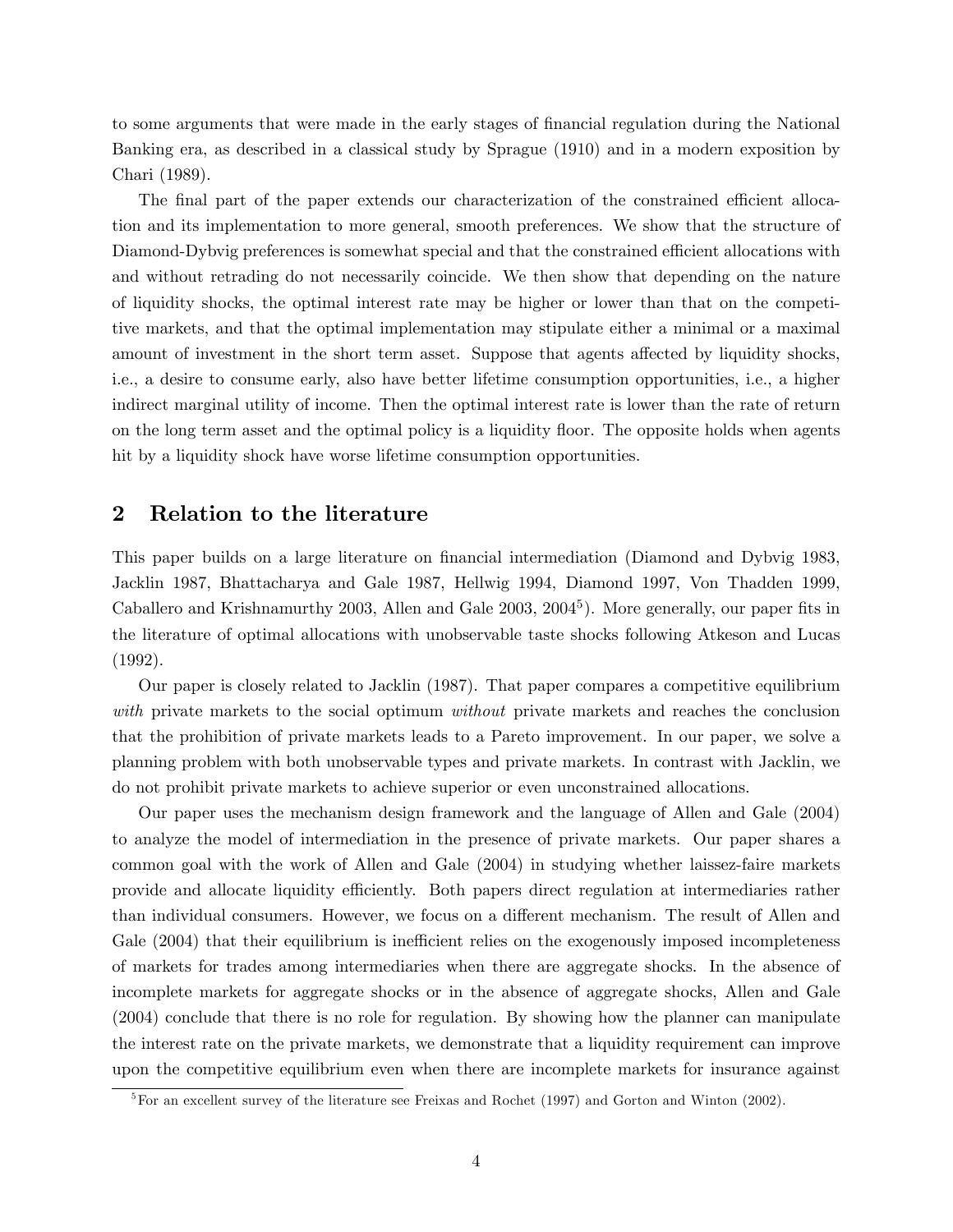aggregate shocks or when there are no aggregate shocks. The characterization of the mechanism through which liquidity requirements affect interest rates and improve upon the market allocation is new to the banking literature.

Holmström and Tirole (1998) provide a theory of liquidity in a model in which intermediaries face borrowing constraints. In their model, a government has an advantage over private markets as it can enforce repayments of borrowed funds while the private lenders cannot. They maintain the assumption of complete markets and show that the availability of government-provided liquidity leads to a Pareto improvement when there is aggregate uncertainty. Lorenzoni (2006) considers a Diamond-Dybvig model of banking with financial markets. His results on the characterization of the optimum are similar to our results for the special case of Diamond-Dybvig setup. However, he maintains a focus on monetary models. Another paper related to our results in the Diamond-Dybvig setup is Caballero and Krishnamurthy (2004). They develop a model of emerging market Önancial crises in which there is a market for external borrowing and a domestic private market. The domestic market in their model is similar to the private market in our formulation. They show that the equilibrium coincides with the optimal allocation in the presence of private markets. They further show that a range of financial instruments including liquidity requirements and taxes on external borrowing can implement the optimal allocation.

While the focus of this paper is financial intermediation, we also contribute to the literature on optimal policy in the presence of hidden trades.<sup>6</sup> In particular, Golosov and Tsyvinski (2007) study an optimal dynamic Mirrlees taxation model with endogenous private markets. There are two main differences between our paper and their work. The first difference is in the nature of the shocks. In Golosov and Tsyvinski (2007) as in most of models of dynamic taxation (see, e.g., Golosov, Kocherlakota, and Tsyvinski 2003, Golosov, Tsyvinski, and Werning 2006, Kocherlakota 2006, and Farhi and Werning 2007), private information (skill shocks) is dynamic and separable from consumption.<sup>7</sup> In our setup, shocks affect the marginal rate of substitution for consumption and the marginal utility of income. The second difference pertains to the strength of the results that we obtain. Golosov and Tsyvinski (2007) and Bisin et. al. (2001) are able to identify only the direction of a *local* policy change that leads to a Pareto improvement. We characterize the *globally* optimal allocation in the presence of private markets and show that optimal liquidity regulation implements the constrained optimum.

In Diamond (1997), as in our paper, there is more risk sharing among agents of different types than in Jacklin (1987). His result relies on the assumption that some consumers are exogenously restricted from participating in private markets. Unlike that paper, in our model all consumers can participate in markets. An elegant paper by Bisin and Rampini (2006) justifies the institution of bankruptcy in a model of non-exclusive contracts. In their work, borrowers (entrepreneurs) have

<sup>6</sup> See, for example, Arnott and Stiglitz (1986, 1990), Greenwald and Stiglitz (1986), and Hammond (1987). Several recent papers such as Geanakoplos and Polemarchakis (1986) and Bisin et al. (2001) showed, in very general settings, that economies with asymmetric information are inefficient, and argued for Pareto-improving anonymous taxes.

<sup>&</sup>lt;sup>7</sup> See also Albanesi (2006) for a model of entrepreneurship and financial assets which has elements of unobservable trades.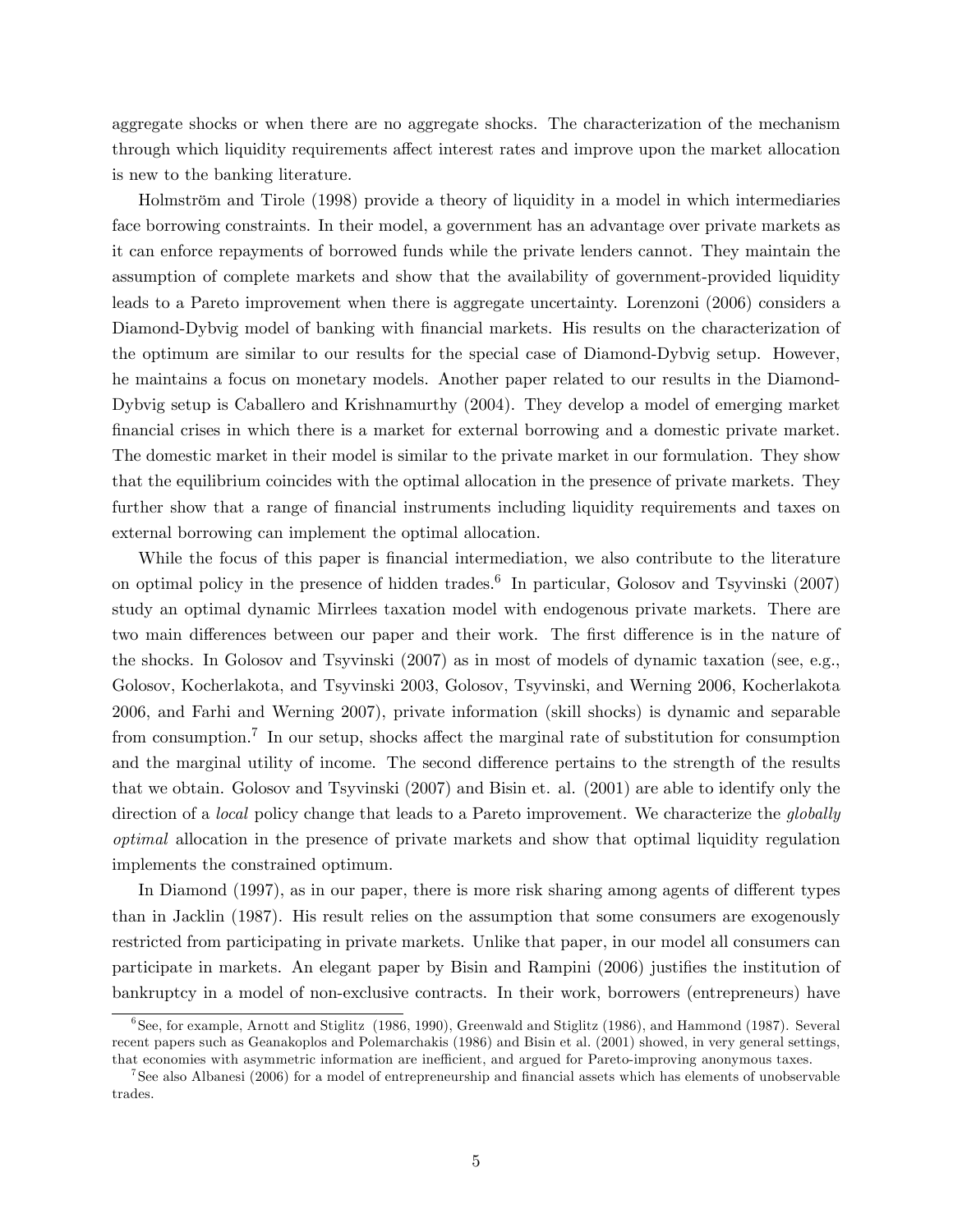access to secondary markets. A possibility of default on these secondary contracts decreases returns to hidden borrowing and lending and yields a Pareto improvement.

One justification for reserve requirements in the literature is found in the existence of deposit insurance. The usually given rationale is as follows: deposit insurance encourages risk taking behavior of intermediaries (see, e.g., Merton 1977) which can be controlled by requiring intermediaries to hold adequate levels of liquidity. In this argument, the existence of one potentially suboptimal policy, deposit insurance, justifies another policy – reserve requirements. Typically, however, this literature does not derive deposit insurance as an optimal policy in response to a specified market failure. Moreover, with the exception of Hellman, Murdock, and Stiglitz (2000), the literature does not consider optimal policy in the absence of deposit insurance.

## 3 Model

We consider a standard model of financial intermediation similar to Diamond and Dybvig (1983) and to Allen and Gale (2004). The economy lasts three periods,  $t = 0, 1, 2$ . There are two assets (technologies) in the model. The short asset is a storage technology that returns one unit of consumption good at  $t + 1$  for each unit invested at t. Investment in the long asset has to be done at  $t = 0$  to yield  $R > 1$  units of the consumption good at  $t = 2$ . Therefore, the time interval from  $t = 0$  to  $t = 2$  in this model is interpreted, as in the Diamond-Dybvig model, as the time it takes to costlessly liquidate the long-term asset.

The economy is populated by a unit continuum of ex-ante identical agents, or investors. Suppose there are two types of agents denoted by  $\theta \in \{0, 1\}$ . At  $t = 0$ , all individuals are (ex-ante) identical and receive an endowment e. At  $t = 1$ , each consumer gets a draw of his type. With probability  $\pi \in (0,1)$  he is an agent of type  $\theta = 0$ , and with probability  $(1 - \pi)$  he is an agent of type  $\theta = 1$ ; the fraction of agents of each type is therefore  $\pi$  and  $1 - \pi$ , respectively. We introduce the "baseline" utility function  $u : \mathbb{R}^+ \to \mathbb{R}$  and assume that it is twice continuously differentiable, increasing, strictly concave, and satisfies Inada conditions  $u'(0) = +\infty$  and  $u'(+\infty) = 0$ . In terms of the baseline function u, preferences of an agent of type  $\theta$  are given by utility function  $U: \mathbb{R}^+ \times \mathbb{R}^+ \times \{0,1\} \to \mathbb{R}$ , which is assumed to take the form

$$
U(c_1, c_2, \theta) = (1 - \theta)u(c_1) + \theta \rho u(c_1 + c_2),
$$

where  $c_1$  is agent's consumption in period 1,  $c_2$  is agent's consumption in period 2, and  $\rho$  is a constant which is the same for agents of both types. In addition, we assume, as in Diamond and Dybvig (1983), that the coefficient of relative risk aversion is everywhere greater than or equal to 1:

$$
\frac{-cu''(c)}{u'(c)} \ge 1 \text{ for all } c > 0,
$$
\n<sup>(1)</sup>

and that  $\hat{R}^{-1} < \rho < 1$  (which implies  $\rho \hat{R} > 1$ ).

Agents of type  $\theta = 0$  are affected by liquidity shocks, and value consumption in the first period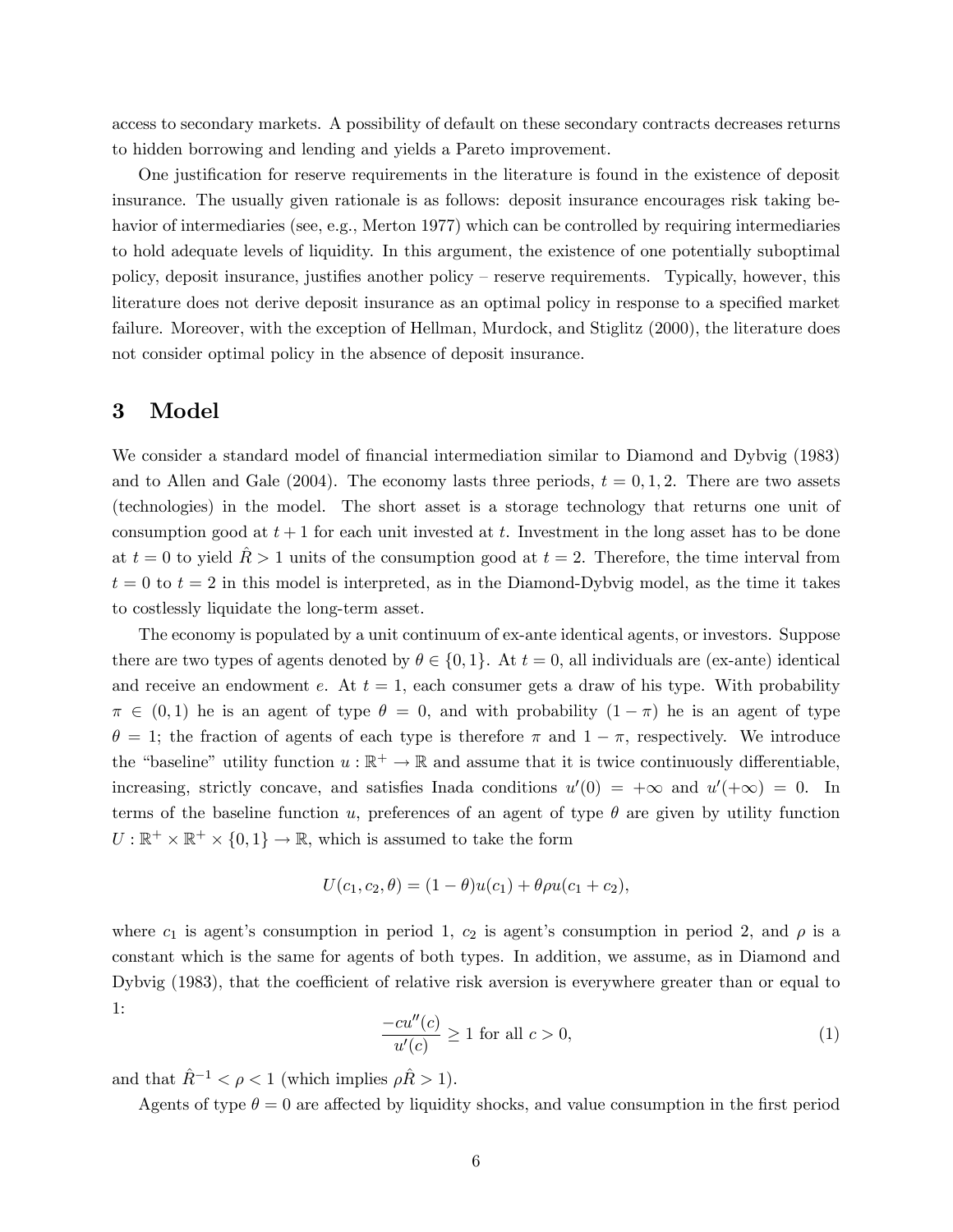only. Agents of type  $\theta = 1$  are indifferent between consuming in the first and the second period. We use these preferences throughout the main body of the paper and, in the the last section, consider a more general class of preferences that demonstrate the somewhat specific properties of the Diamond-Dybvig setup.

A key informational friction is that types of agents are private, i.e., observable only by the agent himself but not by others.

We denote by  $\{c_1(\theta), c_2(\theta)\}_{\theta \in \{0,1\}}$  an *allocation* of consumption across consumers. An allocation is *feasible* if it satisfies:

$$
\pi \left[ c_1(0) + \frac{c_2(0)}{\hat{R}} \right] + (1 - \pi) \left[ c_1(1) + \frac{c_2(1)}{\hat{R}} \right] \le e.
$$
 (2)

We do not impose a sequential service constraint so there are no bank runs in our model. We also restrict our attention to pure strategies and consider symmetric equilibria (i.e., those in which the strategy of all agents of the same type is the same).

## 4 Benchmark environment without private markets

In this section, we define and characterize a benchmark economy in which the only friction is unobservability of types. In this environment, agents are given consumption allocations depending on their types. Agents cannot engage in any unobservable transaction, and their consumption is therefore observable.

We start by defining a constrained efficient program, i.e., the problem of the social planner, which we call problem  $SP<sup>2</sup>$  or a "second best" problem:

$$
\max_{\{c_1(\theta), c_2(\theta)\}_{\theta \in \{0,1\}}} \pi u(c_1(0)) + (1 - \pi)\rho u(c_1(1) + c_2(1))
$$
\n(3)

s.t.

$$
\pi\left(c_1(0) + \frac{c_2(0)}{\hat{R}}\right) + (1 - \pi)\left(c_1(1) + \frac{c_2(1)}{\hat{R}}\right) \le e,\tag{4}
$$

$$
u(c_1(0)) \ge u(c_1(1)), \tag{5}
$$

$$
u(c_1(1) + c_2(1)) \ge u(c_1(0) + c_2(0)).
$$
\n(6)

The planner maximizes expected utility of an agent subject to the feasibility constraint (4) and two incentive compatibility constraints. Constraint (5) ensures that an agent of type  $\theta = 0$  does not want to pretend to be an agent of type  $\theta = 1$ . Constraint (6) ensures that an agent of type  $\theta = 1$  does not want to pretend to be an agent of type  $\theta = 0$ .

We can also define an unconstrained optimum that we call  $SP<sup>1</sup>$  in which there is no private information – the "first best" program. That program differs from the problem  $SP<sup>2</sup>$  in that the incentive compatibility constraints (5) and (6) are omitted.

As noted by Diamond and Dybvig (1983), the incentive compatibility constraints are not binding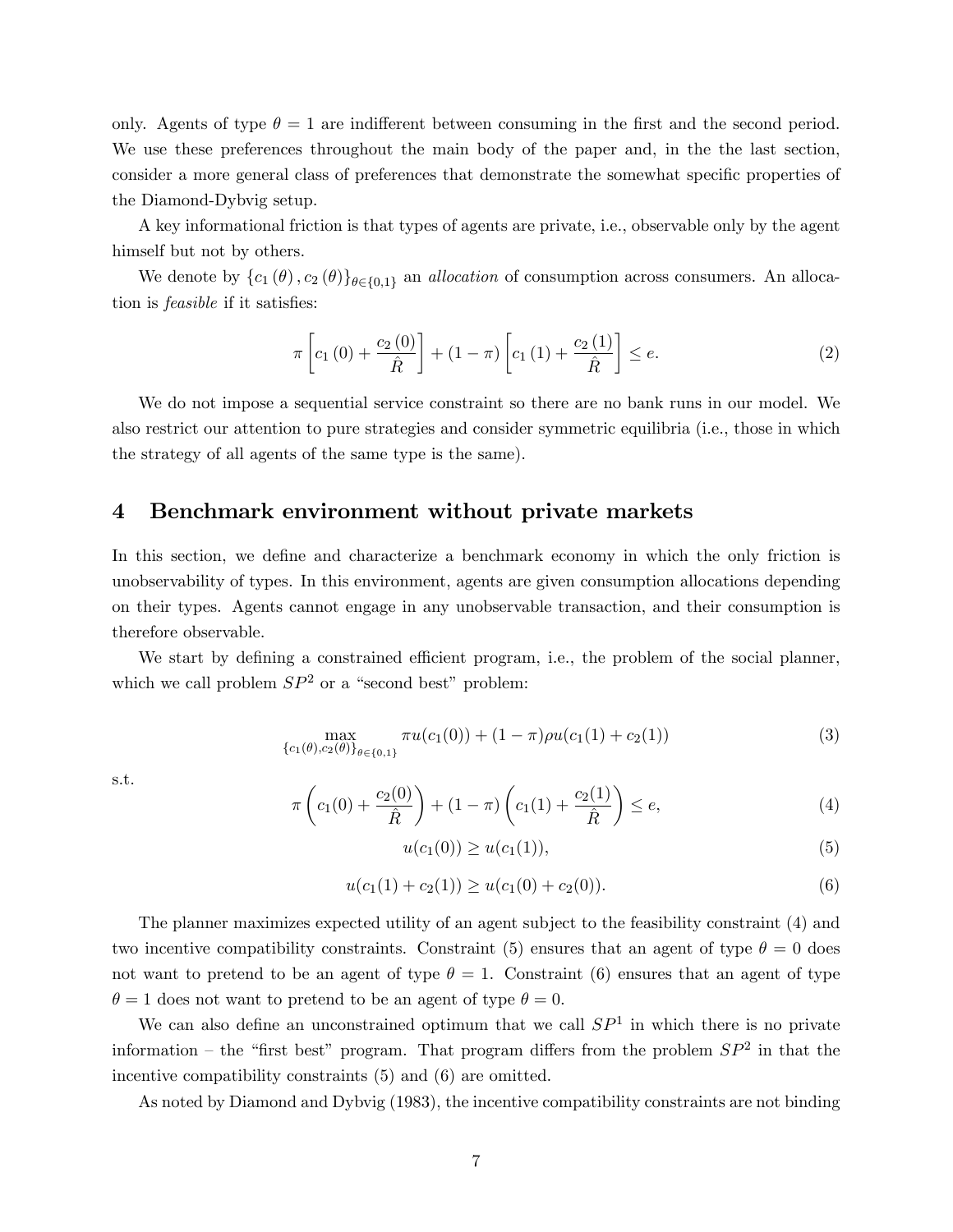at the optimum of (3). In other words, solutions to problems  $SP<sup>1</sup>$  and  $SP<sup>2</sup>$  coincide. The following Theorem establishes this formally.

**Theorem 1** Solutions to problems  $SP<sup>1</sup>$  and  $SP<sup>2</sup>$  coincide, and are fully characterized by

$$
c_2(0) = c_1(1) = 0,\t\t(7)
$$

$$
u'(c_1(0)) = \rho \hat{R} u'(c_2(1)), \qquad (8)
$$

$$
\pi c_1(0) + (1 - \pi) \frac{c_2(1)}{\hat{R}} = e.
$$
\n(9)

Moreover,  $c_1 (0) > e$  and  $c_2 (1) < R e$ .

#### **Proof.** In the Appendix.  $\blacksquare$

The planner redistributes resources to consumers of type  $\theta = 0$  who are given a higher present value of consumption than the value of their endowment. Late consumers, those with  $\theta = 1$ , receive consumption that is less than the present value of their endowment.

We can also define a competitive equilibrium problem in which there is a continuum of intermediaries providing insurance to agents. The intermediaries are subject to the same constraint as the social planner and do not observe the types of agents. We omit a formal definition here. Note however that a version of the first welfare theorem would hold here as shown by Prescott and Townsend (1984) and Allen and Gale (2004): the competitive equilibrium allocations would coincide with the solution to the problem  $SP^2$ . The key to this result is that consumption is observable – agents cannot engage in unobservable trades.

### 5 Private markets

The allocations described in the previous section may not be achieved if agents can engage in private transactions. Allen (1985) and Jacklin (1987) were the first to point out that the possibility of such trades may restrict risk sharing across agents. In this section, we first formally describe how to model unobservable consumption. This formalization will be central to defining and characterizing both competitive equilibria and constrained efficient allocations with private markets.

Consider an environment in which all consumers have access to a market in which they can trade assets among themselves unobservably.<sup>8</sup> Formally, suppose that consumers are offered a menu of contracts  ${c_1(\theta), c_2(\theta)}_{\theta \in \{0,1\}}$ . A consumer treats the contract and the equilibrium interest rate R on the private market as given and chooses his optimal reporting strategy  $\theta'$  that determines his endowment of consumption  $(c_1(\theta'), c_2(\theta'))$ . Unlike in the environment without private markets,

<sup>&</sup>lt;sup>8</sup>All our analysis is easily extended to the case in which agents can trade not only among themselves but also with other intermediaries. This case would bring this model closer to an interpretation as an environment of non-exclusive contracts. A key assumption that allows us to extend our results to that case is that portfolios of the intermediaries (investment in short and long assets) are observable while transactions with individual consumers are not. Our choice of modeling side trades as private markets allows us to economize on notation without a§ecting the substance of the results.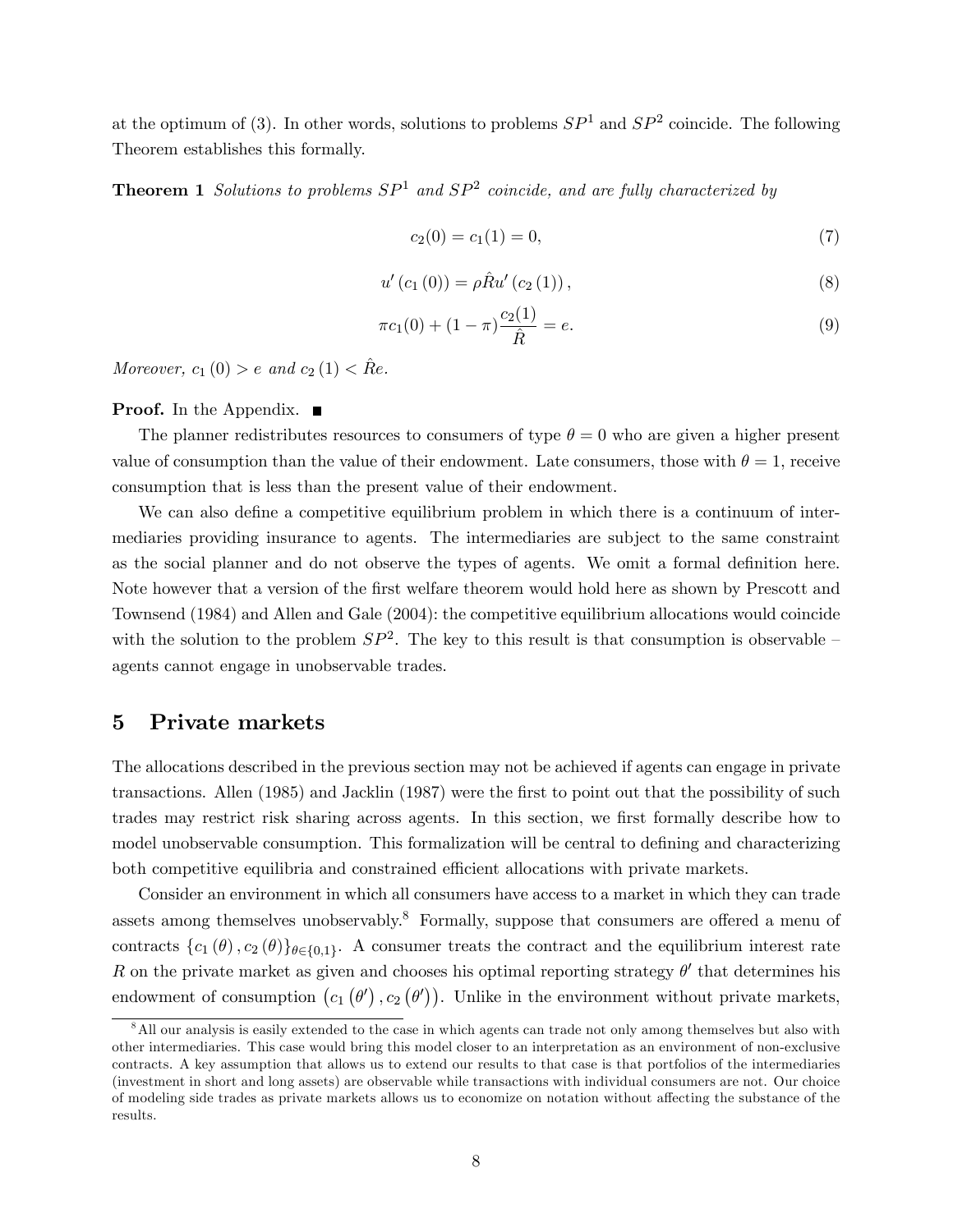the actual after-trade consumption  $(x_1, x_2)$  may differ from the consumption specified in the contract, since it is impossible to preclude a consumer from borrowing and lending a certain amount s on the private market.<sup>9</sup> Given a menu of consumption allocations  $\{c_1(\theta), c_2(\theta)\}_{\theta \in \{0,1\}}$  and an interest rate R, an agent of type  $\theta$  solves:

$$
\tilde{V}(\{c_1(\theta), c_2(\theta)\}_{\theta \in \{0,1\}}, R, \theta) = \max_{x_1, x_2, s, \theta'} U(x_1, x_2; \theta), \qquad (10)
$$

subject to:

$$
x_1 + s = c_1 \left( \theta' \right), \tag{11}
$$

$$
x_2 = c_2 \left(\theta' \right) + Rs. \tag{12}
$$

In what follows, we define  $x_1(\{c_1(\theta), c_2(\theta)\}_{\theta \in \{0,1\}}, R, \theta)$ ,  $x_2(\{c_1(\theta), c_2(\theta)\}_{\theta \in \{0,1\}}, R, \theta)$ ,  $s(\lbrace c_1(\theta), c_2(\theta)\rbrace_{\theta \in \lbrace 0,1 \rbrace}, R, \theta), \ \theta'(\lbrace c_1(\theta), c_2(\theta)\rbrace_{\theta \in \lbrace 0,1 \rbrace}, R, \theta)$  as a solution to problem (10).

We now formally define an equilibrium in the private market.

**Definition 1** An equilibrium in the private market given the profile of endowments  $\{c_1(\theta), c_2(\theta)\}_{\theta \in \{0,1\}}$ consists of interest rate R and, for each agent of type  $\theta$ : allocations  $x_1(\{c_1(\theta), c_2(\theta)\}_{\theta \in \{0,1\}}$ ,  $R, \theta)$ ,  $x_2(\{c_1(\theta),c_2(\theta)\}_{\theta\in\{0,1\}},R,\theta)$ , trades  $s(\{c_1(\theta),c_2(\theta)\}_{\theta\in\{0,1\}},R,\theta)$ , and choices of reported types  $\theta'(\lbrace c_1(\theta),c_2(\theta)\rbrace_{\theta\in\lbrace0,1\rbrace},R,\theta)$  such that

(i)  $x_1(\{c_1(\theta), c_2(\theta)\}_{\theta \in \{0,1\}}, R, \theta), x_2(\{c_1(\theta), c_2(\theta)\}_{\theta \in \{0,1\}}, R, \theta), s(\{c_1(\theta), c_2(\theta)\}_{\theta \in \{0,1\}}, R, \theta),$  $\theta'(\lbrace c_1(\theta),c_2(\theta)\rbrace_{\theta\in\lbrace 0,1\rbrace},R,\theta)$  constitute a solution to problem (10);

(ii) the feasibility constraints on the private market are satisfied for  $\forall t = 1, 2$ :

$$
\pi x_t(\{c_1(\theta), c_2(\theta)\}_{\theta \in \{0,1\}}, R, 0) + (1 - \pi) x_t(\{c_1(\theta), c_2(\theta)\}_{\theta \in \{0,1\}}, R, 1) \tag{13}
$$
\n
$$
\leq \pi c_t \left( \theta'(\{c_1(\theta), c_2(\theta)\}_{\theta \in \{0,1\}}, R, 0) \right) + (1 - \pi) c_t \left( \theta'(\{c_1(\theta), c_2(\theta)\}_{\theta \in \{0,1\}}, R, 1) \right). \tag{13}
$$

## 6 Competitive equilibrium with private markets  $CE^3$

In this section, we formally describe competitive equilibria and show how risk sharing is hindered by the possibility of agents engaging in unobservable trades in private markets.

Consider a market with a continuum of intermediaries. We assume throughout the paper that all activities at the intermediary level are observable. In period 0, before the realization of idiosyncratic shocks, consumers deposit their initial endowment with an intermediary. The intermediary provides a menu of consumption allocations  $\{c_1(\theta), c_2(\theta)\}_{\theta \in \{0,1\}}$ . In the presence of private markets, intermediaries need to take into account, in addition to unobservable types, that consumers are able to engage in transactions in the private market. Contracts are offered competitively, and there is free entry for intermediaries. Therefore, each consumers sign a contract with the intermediary who promises the highest ex-ante expected utility. We denote the equilibrium utility of a consumer by  $U$ .

<sup>&</sup>lt;sup>9</sup>It can be shown that a consumer trades only a risk free security (Golosov and Tsyvinski 2007).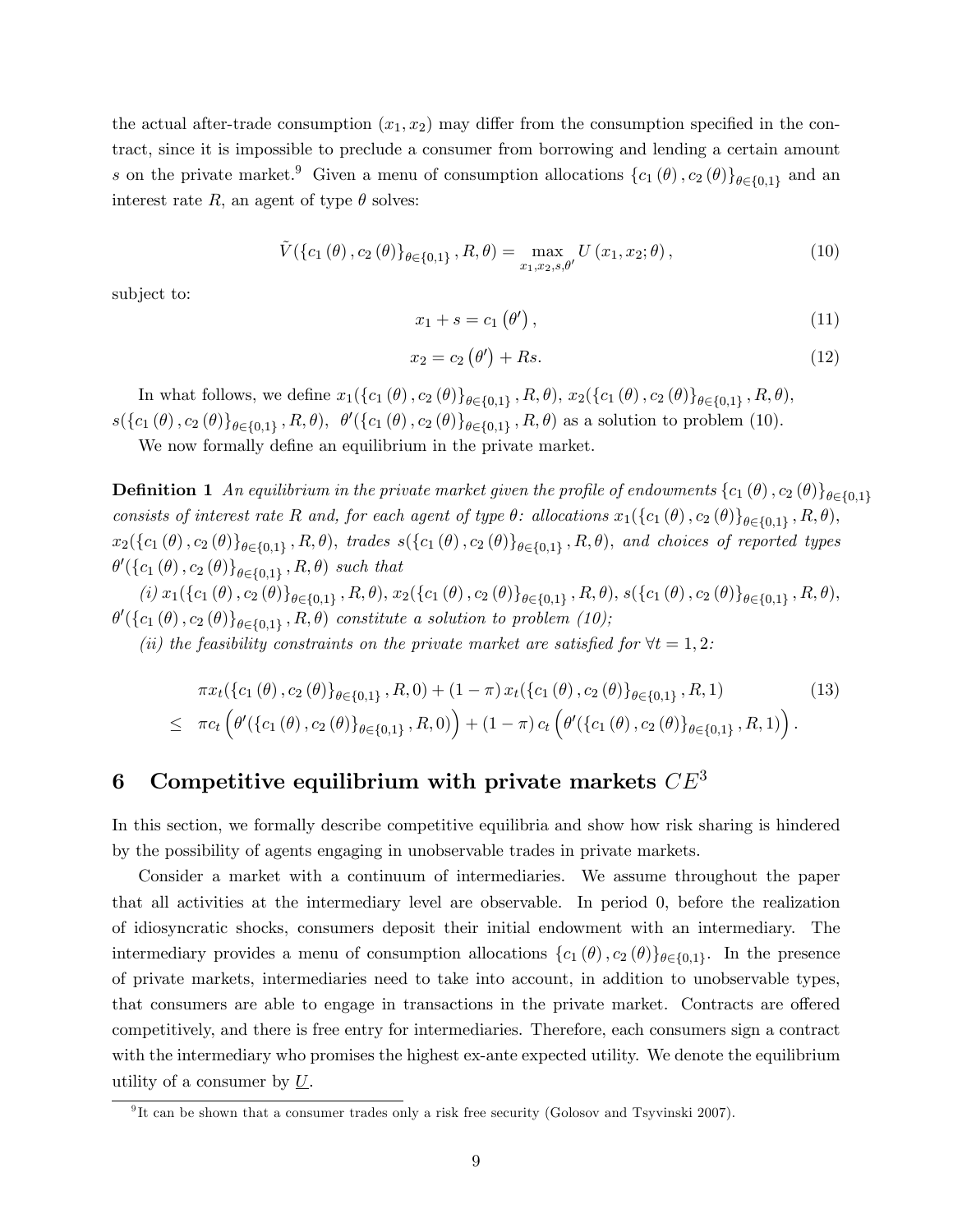We assume that intermediaries can trade bonds b among themselves. Without aggregate uncertainty the market for these trades is very simple. We denote by  $q$  the price of a bond b in period  $t = 1$  that pays one unit of consumption good in period 2. All intermediaries take this price as given. They also pay dividends  $d_1$ ,  $d_2$  to its owners.<sup>10</sup>

It is important to note that intermediaries take the interest rate on the private market  $R$  as given. The maximization problem of the intermediary that faces intertemporal price  $q$ , interest rate on the private market  $R$ , and reservation utility of consumers  $U$  is

$$
\max_{\{c_1(\theta), c_2(\theta)\}_{\theta \in \{0,1\}}, (d_1, d_2), b} d_1 + \frac{d_2}{\hat{R}} + qb - \frac{b}{\hat{R}} \tag{14}
$$

s.t.

$$
\pi \left( c_1(0) + \frac{c_2(0)}{\hat{R}} \right) + (1 - \pi) \left( c_1(1) + \frac{c_2(1)}{\hat{R}} \right) + d_1 + \frac{d_2}{\hat{R}} + qb - \frac{b}{\hat{R}} \le e,
$$
\n(15)

$$
\theta = \theta'(\{c_1(\theta), c_2(\theta)\}_{\theta \in \{0,1\}}, R, \theta), \forall \theta,
$$
\n(16)

$$
\pi \tilde{V}(\{c_1(\theta), c_2(\theta)\}_{\theta \in \{0,1\}}, R, 0) + (1 - \pi) \tilde{V}(\{c_1(\theta), c_2(\theta)\}_{\theta \in \{0,1\}}, R, 1) \ge \underline{U}.
$$
 (17)

The first constraint in the intermediary's problem is the budget constraint. The second constraint is incentive compatibility that states that, given the profile of consumptions  $\{c_1(\theta), c_2(\theta)\}_{\theta \in \{0,1\}}$ and the possibility to borrow or lend at an interest rate  $R$ , consumers choose to truthfully reveal their types, i.e. the true type  $\theta$  is a solution to the problem (10); we can restrict the intermediaries to truth-telling mechanisms because the Revelation Principle applies. The last constraint states that the intermediary cannot offer a contract which delivers a lower expected utility than the equilibrium utility  $U$  from the contracts offered by other intermediaries. In equilibrium, all intermediaries act identically and make zero profits. The definition of the competitive equilibrium is then as follows.

**Definition 2** A competitive equilibrium with private markets,  $CE^3$ , is a set of allocations  $\{c_1^*(\theta), c_2^*(\theta)\}_{\theta \in \{0,1\}}$ , a price  $q^*$ , dividends  $\{d_1^*, d_2^*\}$ , bond trades  $b^*$ , utility  $\underline{U}^*$ , and the interest rate on the private market R such that

(i) each intermediary chooses  $\{\{c_1^*(\theta), c_2^*(\theta)\}_{\theta \in \{0,1\}}, \{d_1^*, d_2^*\}, b^*\}$  to solve problem (14) taking  $q^*, R^*,$  and  $\underline{U}^*$  as given;

 $(ii)$  consumers choose the contract of an intermediary that offers them the highest ex-ante utility;

(iii) the aggregate feasibility constraint  $(2)$  holds;

(iv) the private market, given the menus  $\{c_1(\theta), c_2(\theta)\}_{\theta \in \{0,1\}}$ , is in an equilibrium of Definition 1, and  $R$  is an equilibrium interest rate on the private market;

 $(v)$  intermediaries make zero profits;

(*vi*) bond markets clear:  $b = 0$ .

It is easy to see that the interest rate on the markets for trades among intermediaries must be

 $10$ Since intermediaries make zero profits in equilibrum, we do not formally specify how these dividends are distributed.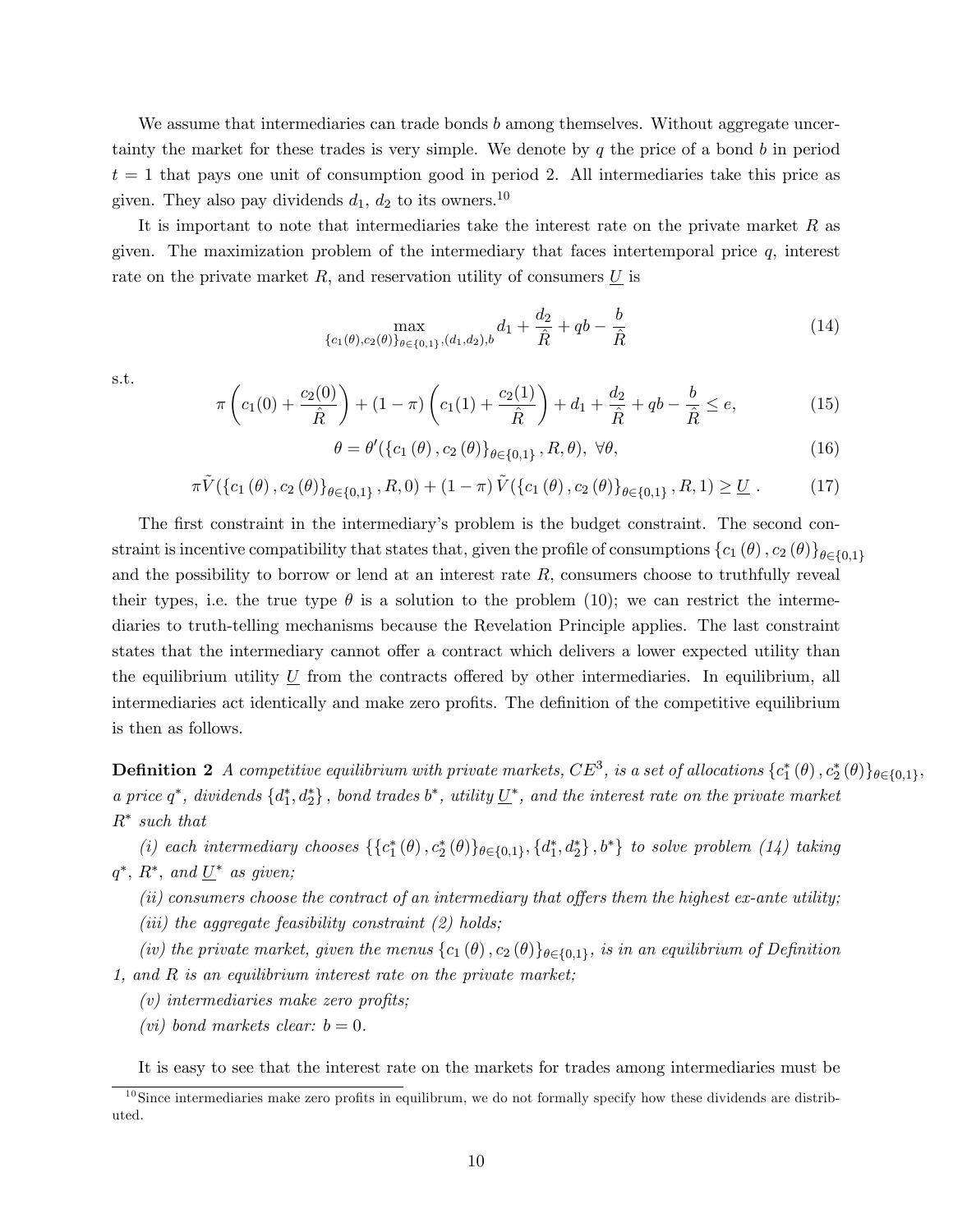equal to the return on the production technology, so that  $1/q = R$ . We now present a lemma that shows that the incentive compatibility constraints (16) can be expressed in a simple form: the net present value of resources allocated to each type must be equalized when discounted at the market interest rate R. The proof is simple. If the present values are not equated across types, an agent would pretend to claim a type that gives a higher present value of allocations and engage in trades on the private markets to achieve its desired consumption allocation.

**Lemma 1** An allocation satisfies the incentive compatibility constraint (16) if and only if

$$
c_{1}(0) + \frac{c_{2}(0)}{R} = c_{1}(1) + \frac{c_{2}(1)}{R}.
$$
\n(18)

**Proof.** In text above. ■

Let us rewrite the problem of the intermediary in a more tractable form by considering its dual, simplifying the incentive compatibility constraint using Lemma 1 and the fact that  $d_1 + \frac{d_2}{\hat{R}} = 0$  and  $b = 0$ , since we are interested in symmetric allocations only:

$$
\max_{\{c_1(\theta), c_2(\theta)\}\rho \in \{0,1\}} \pi \tilde{V}(\{c_1(\theta), c_2(\theta)\}\rho \in \{0,1\}, R, 0) + (1-\pi) \tilde{V}(\{c_1(\theta), c_2(\theta)\}\rho \in \{0,1\}, R, 1), \quad (19)
$$

s.t. (18) and

$$
\pi \left( c_1(0) + \frac{c_2(0)}{\hat{R}} \right) + (1 - \pi) \left( c_1(1) + \frac{c_2(1)}{\hat{R}} \right) \le e.
$$
\n(20)

We now argue that  $R = \hat{R}$ , otherwise, arbitrage opportunities are created. For example, suppose that  $R \, \langle \, \hat{R}, \, i.e. \,$  the interest rate on the private market is lower than  $\hat{R}$ . An intermediary then chooses to invest only in the long asset (and therefore only offers contracts paying  $\pi c_2(0)$  +  $(1 - \pi) c_2 (1) = \hat{R}e$  in period  $t = 2$ ) and sets investment in the short asset to be equal to zero (paying  $\pi c_1(0) + (1 - \pi) c_1(1) = 0$  in period  $t = 1$ ). Since consumers care only about the present value of the contract because private market exists, they will buy this contract. In period  $t = 1$ , after the types are realized, agents of type  $\theta = 0$  would borrow on the private market at the interest rate R while agents of type  $\theta = 1$  would not be able to supply first period good. Hence, the market clearing condition would not hold, and we conclude that that  $R < R$  cannot be an equilibrium interest rate. Analogously, we rule out  $R > R$ . The only candidate equilibrium interest rate is  $R = R$  so that intermediaries do not engage in arbitrage.

At interest rate  $\hat{R}$ , the intermediary is indifferent between investing in short asset and long asset. However, since  $R > 1$ , consumers of type  $\theta = 1$  would only demand second period goods on the private market, while consumers of type  $\theta = 0$  would demand first period goods only. Incentive compatibility, given Lemma 1 with  $R = R$ , implies that competing intermediaries would deliver goods of present value  $e$  to each of consumers. Consequently, market clearing condition requires that there are  $\pi e$  units of first period good and  $(1 - \pi)$  Re units of second period good available on the market; consumers with  $\theta = 0$  consume first period goods only while consumers  $\theta = 1$  consume second period ones. We summarize this reasoning in the following proposition.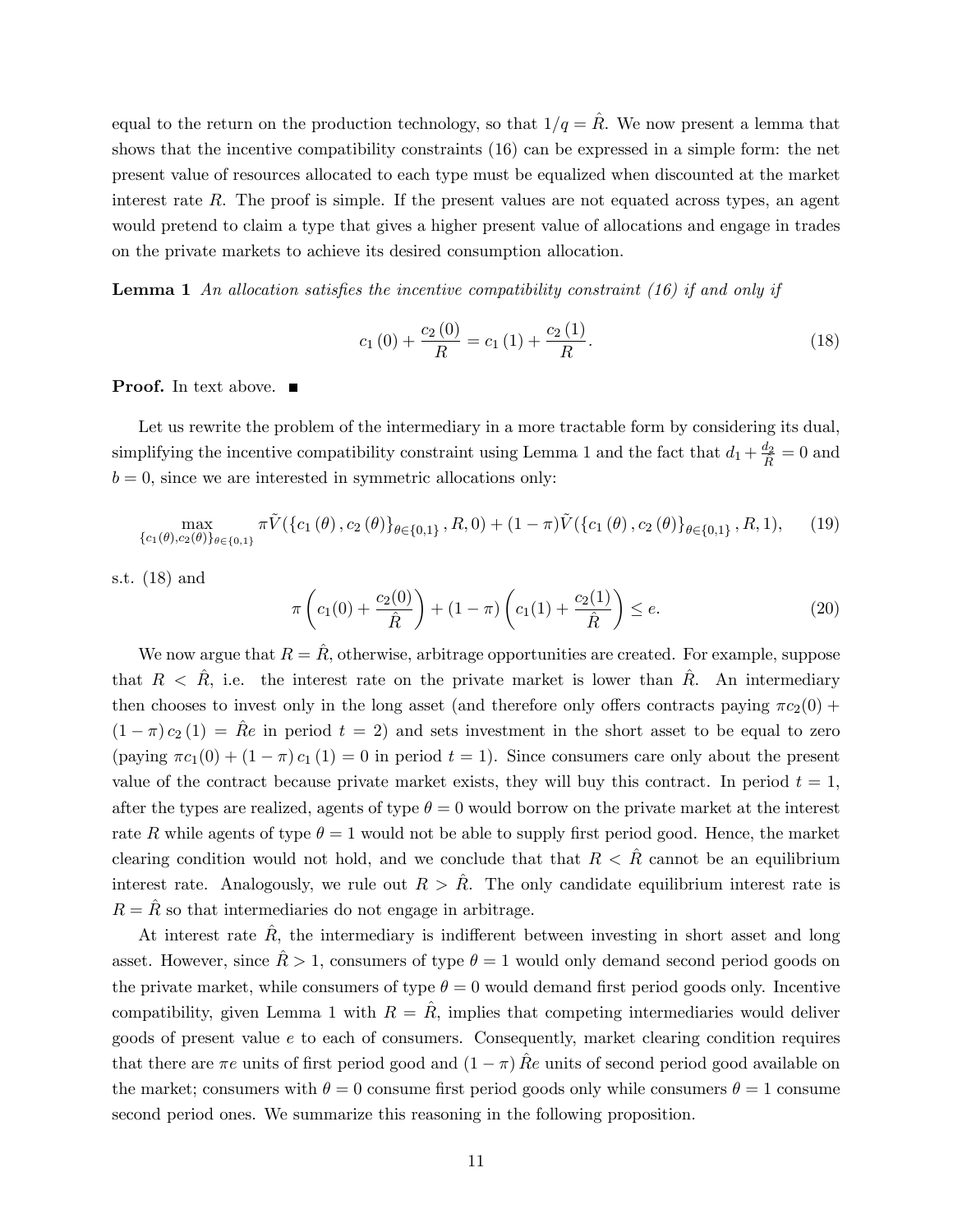**Proposition 1** Let  $R^*$  denote equilibrium price on the private market corresponding to the competitive equilibrium in Definition 2. Then  $R^* = \hat{R}$ . Moreover,

$$
c_1(1) = e,
$$
  $c_2(0) = 0,$   
 $c_1(1) = 0,$   $c_2(1) = \hat{R}e.$ 

**Proof.** In text above.  $\blacksquare$ 

This proposition states that risk sharing is severely limited in a competitive equilibrium with side trades. Arbitrage among competing intermediaries forces the equilibrium interest rate on the private market to be equal to the return on the long run asset  $R$ . Then, as in Jacklin (1987) and Allen and Gale  $(2004)$ , the present values of consumption entitlements (evaluated at R) are equated across consumers of different types:

$$
c_1(0) + \frac{c_2(0)}{\hat{R}} = c_1(1) + \frac{c_2(1)}{\hat{R}}.
$$

## 7 Constrained efficient allocation with private markets

In this section, we define and characterize the constrained efficient problem with private markets. We call the program  $SP<sup>3</sup>$  or the "third best" program. Consider a social planner that cannot observe or shut down trades on private markets and cannot observe agents' types. The difference with the problem  $SP<sup>2</sup>$  is that, in addition to the private information faced by  $SP<sup>2</sup>$ , planner  $SP<sup>3</sup>$  faces constraints that agents may trade on the private market. The social planner  $SP^3$  chooses the allocation  ${c_1(\theta), c_2(\theta)}_{\theta \in \{0,1\}}$  that maximizes the ex ante utility of consumers. The revelation principle shows that, without loss of generality, the social planner can offer a contract  ${c_1(\theta), c_2(\theta)}_{\theta \in \{0,1\}}$ so that all consumers choose to report their types truthfully to the planner and not to trade on the private market.

Formally, the constrained efficient allocation  $\{c_1(\theta), c_2(\theta)\}_{\theta \in \{0,1\}}$  is the solution to the problem  $SP<sup>3</sup>$  given by:

$$
\max_{\{c_1(\theta), c_2(\theta)\}_{\theta \in \{0,1\}}} \pi U(c_1(0), c_2(0); 0) + (1 - \pi) U(c_1(1), c_2(1); 1), \tag{21}
$$

s.t.

$$
\pi\left(c_1(0) + \frac{c_2(0)}{\hat{R}}\right) + (1 - \pi)\left(c_1(1) + \frac{c_2(1)}{\hat{R}}\right) \le e,\tag{22}
$$

$$
U\left(c_{1}\left(\theta\right),c_{2}\left(\theta\right);\theta\right) \geq \tilde{V}\left(\left\{c_{1}\left(\theta\right),c_{2}\left(\theta\right)\right\}_{\theta \in \left\{0,1\right\}},R;\theta\right) \,\forall\theta,\tag{23}
$$

where  $R$  is an equilibrium interest rate on the private market, given the profile of endowments  ${c_1(\theta), c_2(\theta)}_{\theta \in \{0,1\}}$  according to Definition 1.

We now show that choosing consumption allocations in the constrained efficient problem  $(21)$ is equivalent to the problem of a planner choosing an interest rate  $R$  on the private market and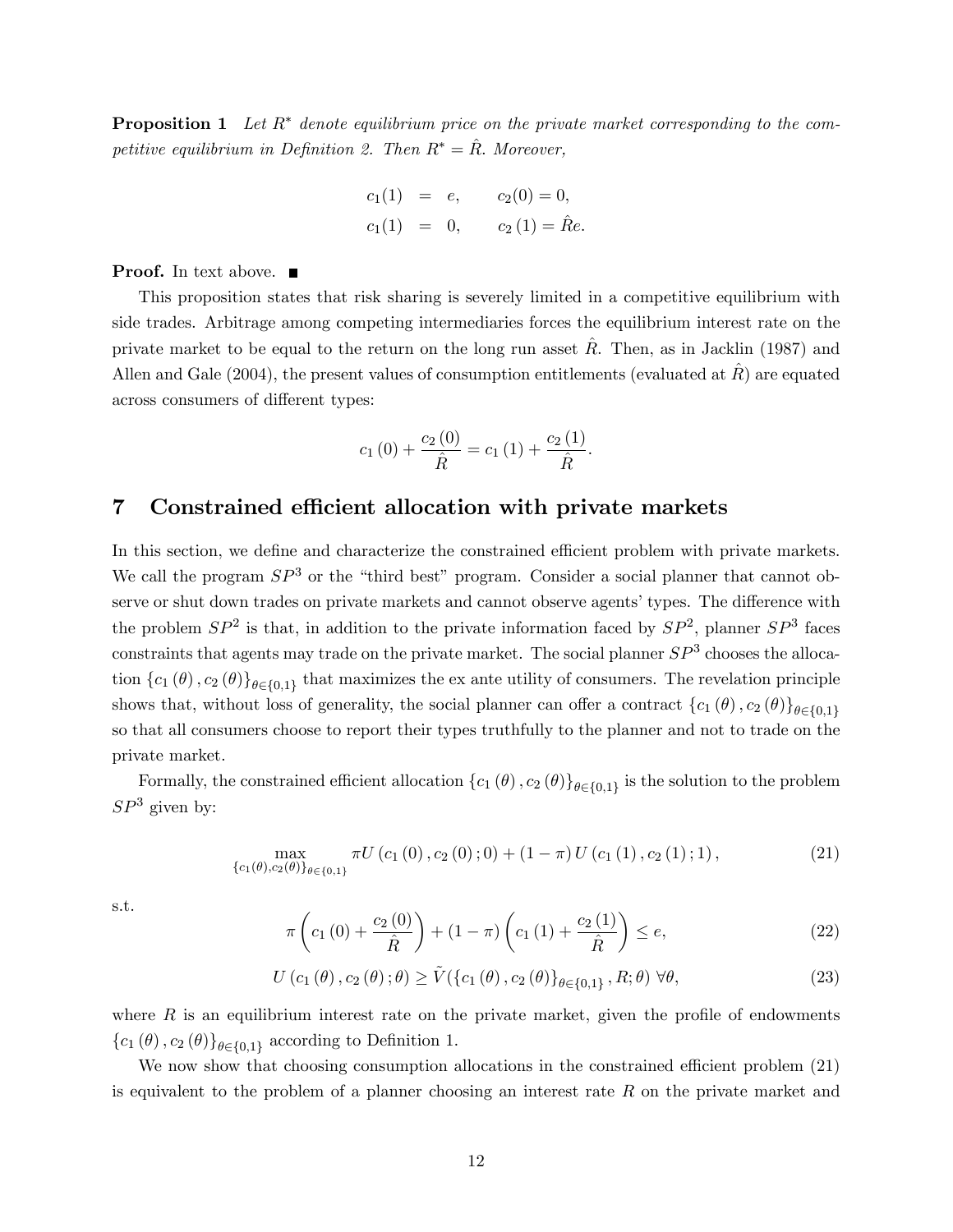allocating the same income (present value of consumption allocations)  $I$  to agents of different types. The planner can introduce a wedge between the interest rate  $R$  on the private market and the rate of return on the long run asset  $R$ . The incentive compatibility constraint again presents itself as a requirement that the same present value of resources  $I$  is allocated across agents of different types. Therefore, the planner effectively has only two instruments: an income I and an interest rate  $R$ .

Formally, we proceed as follows. Let:

$$
V(I, R; \theta) = \max_{x_1, x_2} U(x_1, x_2; \theta)
$$
\n(24)

subject to

$$
x_1 + \frac{x_2}{R} \le I,\tag{25}
$$

be the ex post indirect utility of an agent of type  $\theta$  if her income is I, and the interest rate on the private market is R. Denote the solutions to this problem (uncompensated demands) by  $x_1^u(I, R; \theta)$ and  $x_2^u(I, R; \theta)$ .

Consider the problem of a social planner who chooses the interest rate  $R$  and income  $I$  to maximize the expected indirect utility of agents subject to feasibility constraints.

$$
\max_{I,R} \pi V(I, R; 0) + (1 - \pi) V(I, R; 1)
$$
\n(26)

subject to

$$
\pi\left(x_1^u(I,R;0) + \frac{x_2^u(I,R;0)}{\hat{R}}\right) + (1-\pi)\left(x_1^u(I,R;1) + \frac{x_2^u(I,R;1)}{\hat{R}}\right) \le e,\tag{27}
$$

where  $x_1^u(I, R; \theta), x_2^u(I, R; \theta)$  are defined above as solutions to (24).

We now prove the equivalence of the problem  $(21)$  and the problem  $(26)$ .

**Lemma 2** Let  $I^*$  and  $R^*$  be solutions to (26), and  $\{x_1^u(I^*, R^*; \theta), x_2^u(I^*, R^*; \theta)\}_{\theta \in \{0,1\}}$  be solutions to (24) given  $I^*$  and  $R^*$ . Then  $\{c_1(\theta), c_2(\theta)\}_{\theta \in \{0,1\}}$  defined by

$$
c_t(\theta) = x_t^u(I^*, R^*; \theta), \ \forall \theta \in \{0, 1\} \ \forall t \in \{1, 2\}
$$
 (28)

are solutions to problem (21). Conversely, if  $\{c_1(\theta), c_2(\theta)\}_{\theta \in \{0,1\}}$  solves problem (21), then there exist  $I^*$  and  $R^*$  which solve (26) if  $\{x_1^u(I^*, R^*; \theta), x_2^u(I^*, R^*; \theta)\}_{\theta \in \{0,1\}}$  are given by (28), and such that  $\{x_1^u(I^*, R^*; \theta), x_2^u(I^*, R^*; \theta)\}_{\theta \in \{0,1\}}$  solve (24) for  $I = I^*$  and  $R = R^*$ .

**Proof.** In the appendix.  $\blacksquare$ 

The above lemma reduces the dimensionality of the problem. The planner chooses only two variables: the interest rate R and income I. Using this lemma, we can now provide a characterization of the constrained efficient allocation.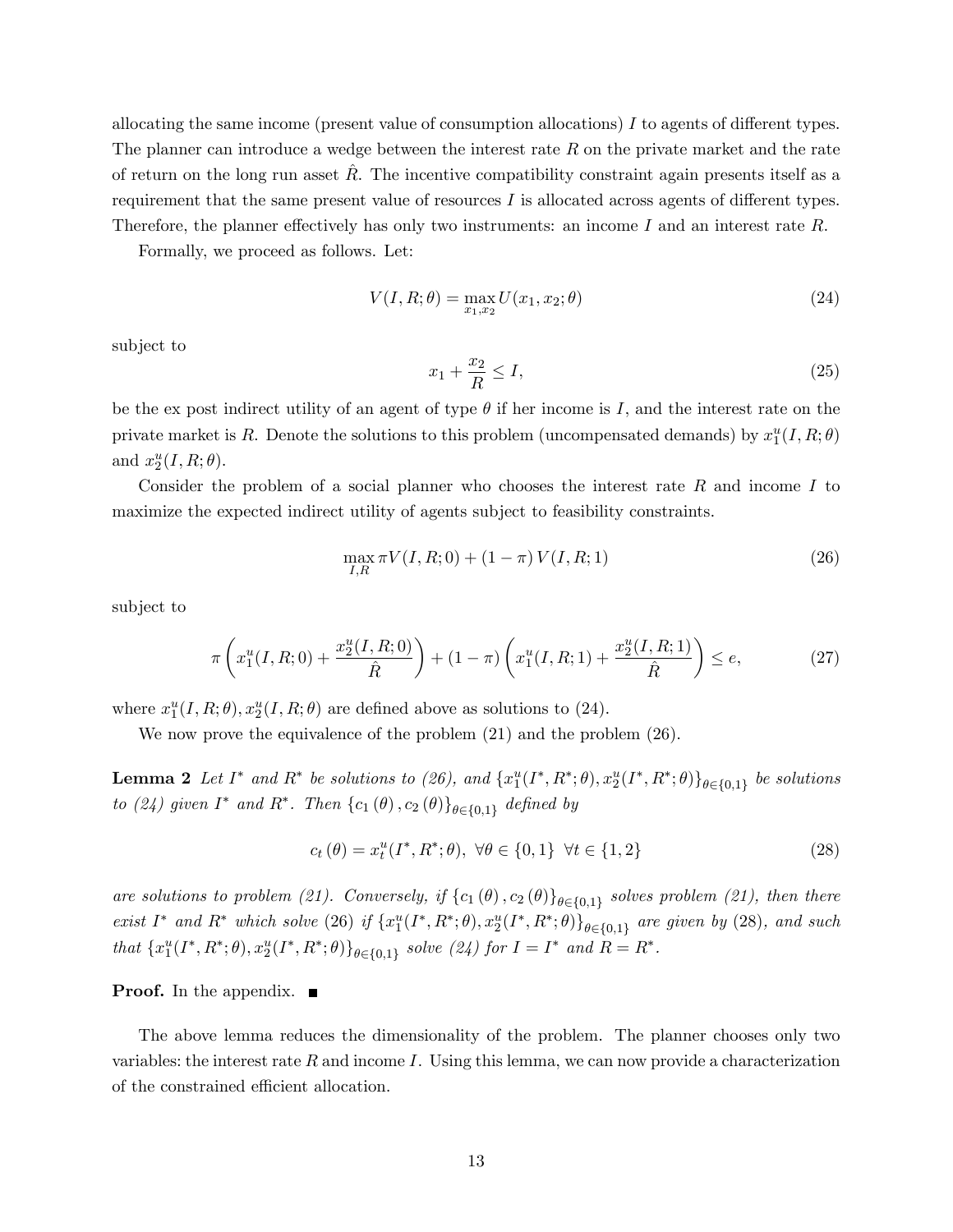**Theorem 2** Solutions to the constrained efficient problem with private markets,  $SP<sup>3</sup>$ , constrained efficient problem without private markets,  $SP^2$ , and informationally unconstrained problem,  $SP^1$ , coincide. Moreover, the interest rate  $R^*$  on the private market corresponding to the solution of  $SP^3$ is such that  $R^* \in (1, \rho R]$ . If  $u (c) = \log (c)$ , then  $R^* = \rho R$ .

#### **Proof.** In the appendix.  $\blacksquare$

This theorem is one of the central results of the paper: a social planner, even in the presence of hidden trades, can achieve allocations superior to the ones achieved by competitive markets. Moreover, we fully characterize the constrained efficient allocation and show that for the case of Diamond-Dybvig preferences, it coincides with the unconstrained, full information optimum,  $SP<sup>1</sup>$ . The intuition for the result is that lowering the interest rate relaxes the incentive compatibility constraints. Consider a relevant deviation in the model. An agent of type  $\theta = 1$  wants to claim to be an agent of type  $\theta = 0$  and then save the allocation  $c_1(0)$  at the private market interest rate  $R^*$ . An interest rate on the private markets  $R^* < \hat{R}$  reduces the profitability of this deviation. In the case of Diamond-Dybvig preferences, lowering the interest rates allows perfect screening of the different types and achieves not only the constrained efficient allocation  $SP<sup>3</sup>$  but also the unconstrained optimum  $SP<sup>1</sup>$ . Note that the manipulation of the equilibrium interest rate by the planner is indirect and happens through the general equilibrium effect of changing the profile of endowments. The planner can increase the amount of investment in the short asset (amount of allocations paid in the first period) and correspondingly reduce the amount of investment in the long asset (amount of allocations paid in the second period). Lemma 2 showed that such a manipulation of endowments induces the desired change of the interest rate in the private market.

More generally, lowering the interest rate benefits agents who value consumption in the first period more. If these agents also have a higher marginal utility of income  $-$  as is the case for Diamond-Dybvig preferences – this leads to an improvement in the provision of liquidity insurance and in the ex ante welfare. Recall that the unobservability of agents' types and possibility of trades require that agents of various types receive the same present value of consumption evaluated at the private market interest rate R:

$$
c_1(0) + \frac{c_2(0)}{R} = c_1(1) + \frac{c_2(1)}{R}.
$$

However, the amount of resources evaluated at the real rate of return may differ across agents

$$
c_1(\theta) + \frac{c_2(\theta)}{\hat{R}} \neq c_1(\theta') + \frac{c_2(\theta')}{\hat{R}}.
$$

In our case, the change in the interest rate transfer resources to the agent  $\theta = 0$  affected by a liquidity shock, who is marginally more valuable to the regulator.

What can we conclude from Theorem 2? Intermediaries in the competitive equilibrium provide limited risk sharing. The planner can improve upon the competitive equilibrium and in fact achieve the unconstrained optimum. In the next section we show how the imposition of a simple regulation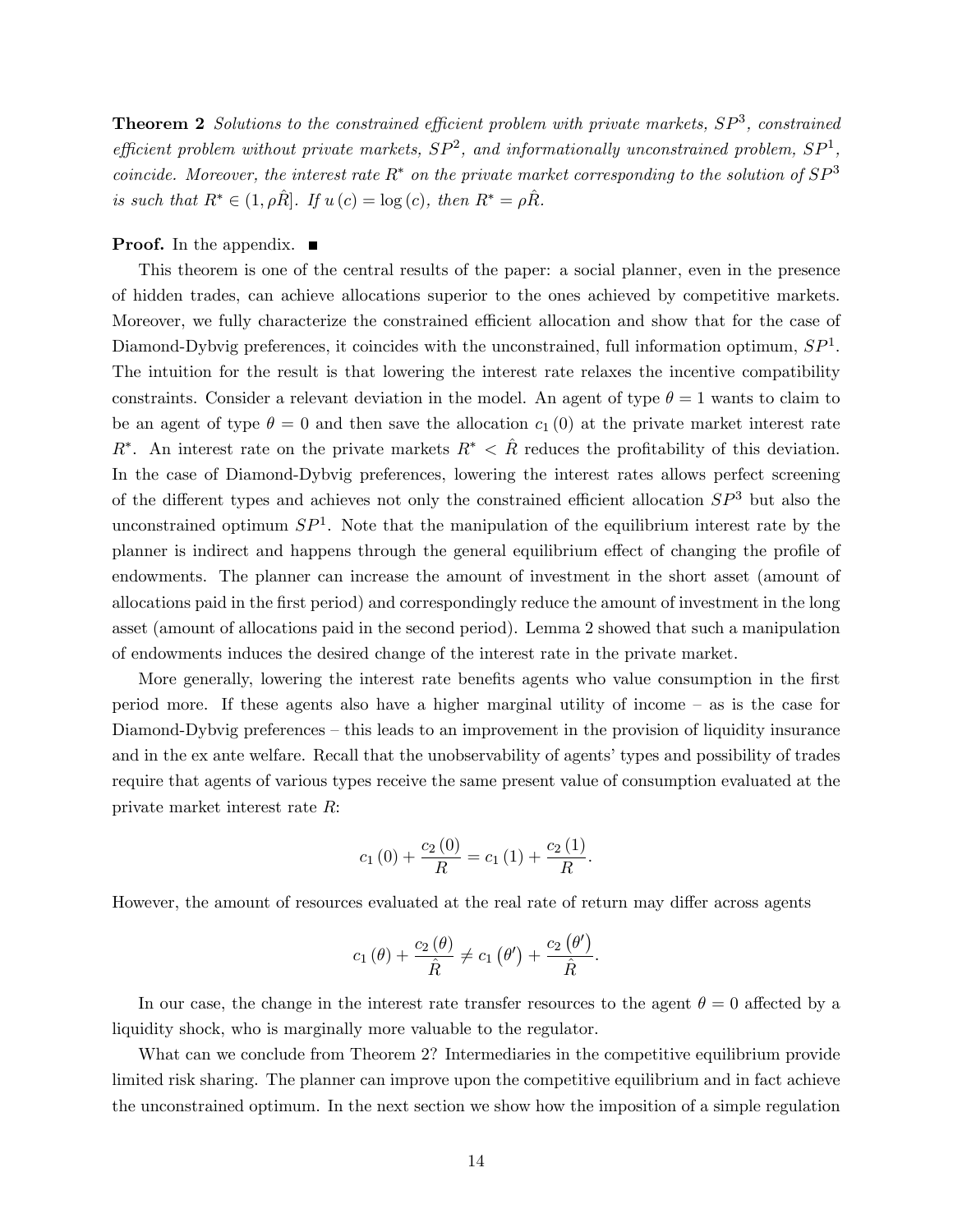on financial intermediaries in a competitive equilibrium can implement the constrained efficient allocation.

## 8 Implementing constrained efficient allocations  $-$  liquidity requirements

In this section we show that there exists an intervention – a liquidity floor – that implements the constrained efficient allocation  $SP<sup>3</sup>$ .

A liquidity requirement is a constraint imposed on all intermediaries, i.e., a constraint on the problem (14) that requires that investment in the short asset (payments to the consumers in the first period) for any intermediary should be higher than a level  $i$ 

$$
\pi c_1(0) + (1 - \pi) c_1(1) \geq i. \tag{29}
$$

An attractive feature of a liquidity requirements is that it does not require a regulator to observe individual contracts  $c_1(\theta)$  – only the aggregate portfolio allocation of the intermediaries needs to be observed.

We now intuitively describe the effects that a binding liquidity requirement has on the interest rate on private markets. Let  $\ddot{X}$  be the investment in the short asset that arises in a competitive equilibrium as in Definition 2. Suppose that a liquidity floor  $i$  is set higher than the amount of the first period claims provided by competitive markets:

$$
i \geq \hat{X}.
$$

When a liquidity floor is imposed, the aggregate endowment in the first period is equal to  $i$  rather than  $X$ . Private trading markets in which agents participate after receiving their allocation from the intermediaries are an exchange economy: at the aggregate level, no resources can be transferred at this stage from one period to the next. The liquidity floor increases the aggregate endowment of the first period good in the private market (and, correspondingly, decreases the aggregate endowment of the second period good) and, therefore, has a general equilibrium effect in indirectly lowering the interest rate  $R$  below  $\overline{R}$ .

In the absence of regulations, the interest rate R on the private market is equal to  $\hat{R}$ . As we showed in Proposition 1, any difference between R and R would be arbitraged away by intermediaries. Imposing a liquidity floor lowers the interest rate and implements the constrained efficient allocation by putting a limits on this arbitrage.

**Proposition 2** Let the liquidity floor  $i^*$  defined in (29) be given by

$$
i^* = \pi I^*,\tag{30}
$$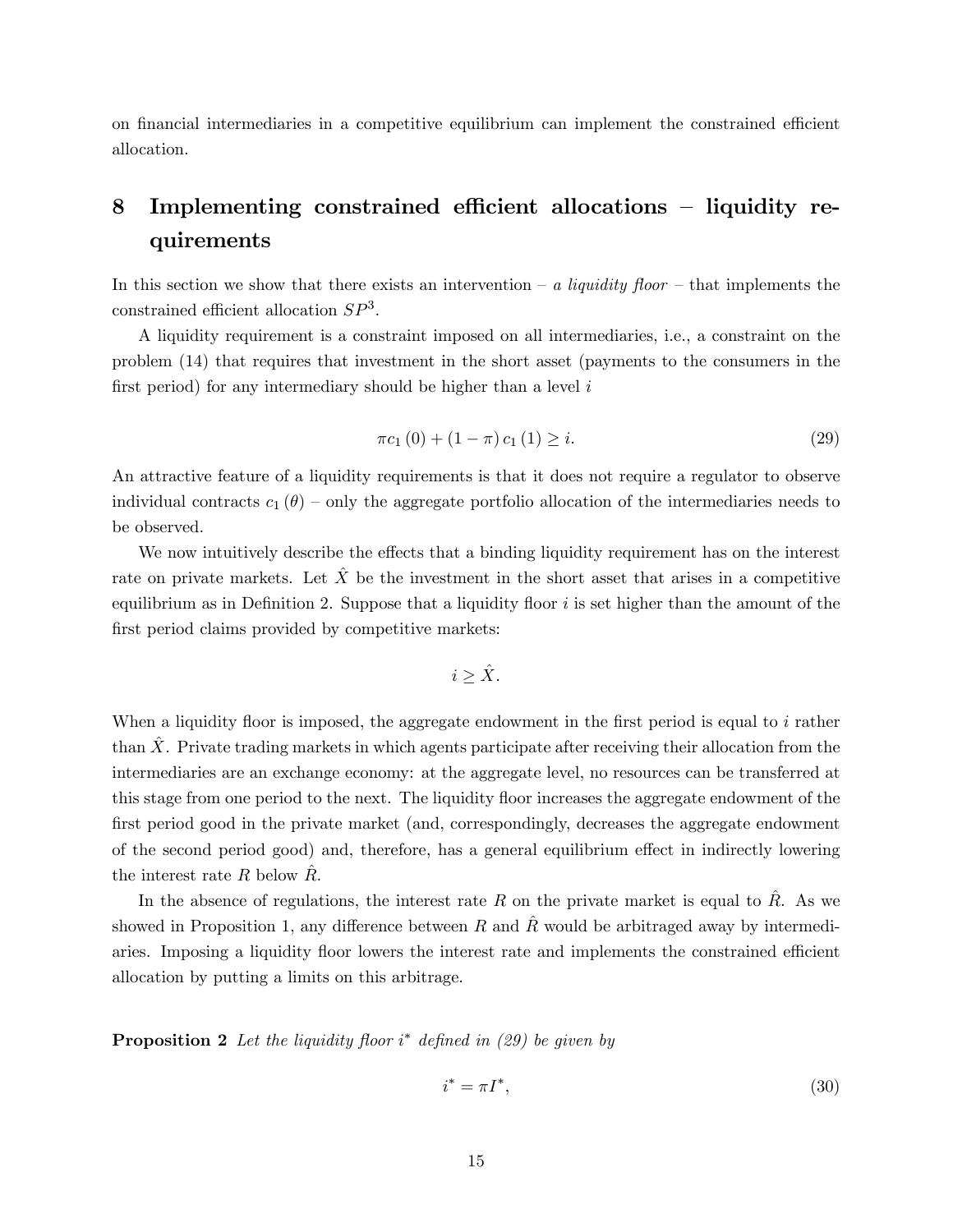where  $I^*$  is the solution to (26). Then competitive equilibrium allocation specified in Definition 2 with the imposed liquidity floor (formally, an additional constraint  $(29)$ ) coincides with the constrained efficient allocation  $SP<sup>3</sup>$ .

#### **Proof.** In the Appendix  $\blacksquare$

This proposition is important as it specifies a simple regulation that implements the optimum. Note that this regulation does not prohibit private markets. Rather, it affects the investments and holding of assets by financial intermediaries. In general, deriving implementations of constrained efficient allocations is a difficult task in environments where private trades are possible. An abstract treatment of a related problem is given in Bisin et al. (2001) who show that, in a general class of environments with anonymous markets, taxes can achieve Pareto improvements. The difference with our setup is that they do not define the constrained efficient problem  $SP^3$  but rather show that a local linear tax can improve upon the market allocation. Golosov and Tsyvinski (2007) study a dynamic model of optimal taxation and define the optimal program similar to our  $SP^3$ . They also show that a linear tax on savings may locally improve upon the competitive equilibrium allocation.

### 9 Some historical background

In this section we argue that some elements of our model can be connected to the debates that were taking place in the period of the National Banking System in the United States (1863-1913). We follow the discussion of the classic work by Sprague (1910a, 1910b) and the modern exposition and interpretation by Chari (1998). Sprague and Chari are mostly interested in banking crises and panics while we focus on liquidity provision more generally. However, some of their arguments identify frictions that resemble the ones that we are emphasizing.

The National Banking System of reserves was a three-tier structure: regional banks (the first tier), designated banks in reserve cities (the second tier), and designated banks in New York City (the third tier). The different tiers of the banking system were subject to different reserve requirements. Banks in the first and second tiers could decide whether to hold their reserves in cash or to deposit them in institutions of the upper tier. As a result, lower tier banks had an incentive to deposit their reserves in New York City banks rather than holding liquid assets or cash. In effect, the reserves of the lower tier banks deposited in New York City were loans and did not contribute to the overall amount of reserves in the system.

At the time, the demand for withdrawals fluctuated with the quality of the crops and was hard to predict. In other words, liquidity shocks were prevalent. The National Banking System experienced several major banking crises. Many commentators argued that these crises were in part due to the insufficient amount of aggregate reserves in the form liquid assets set aside by the financial system. Sprague (1910a, pp. 96-97), commenting on the crisis of 1873, wrote that "The aggregate [reserves] held by all national banks of the United States does not finally much exceed 10 per cent of their direct liabilities." This amount was much lower than the statutory requirement.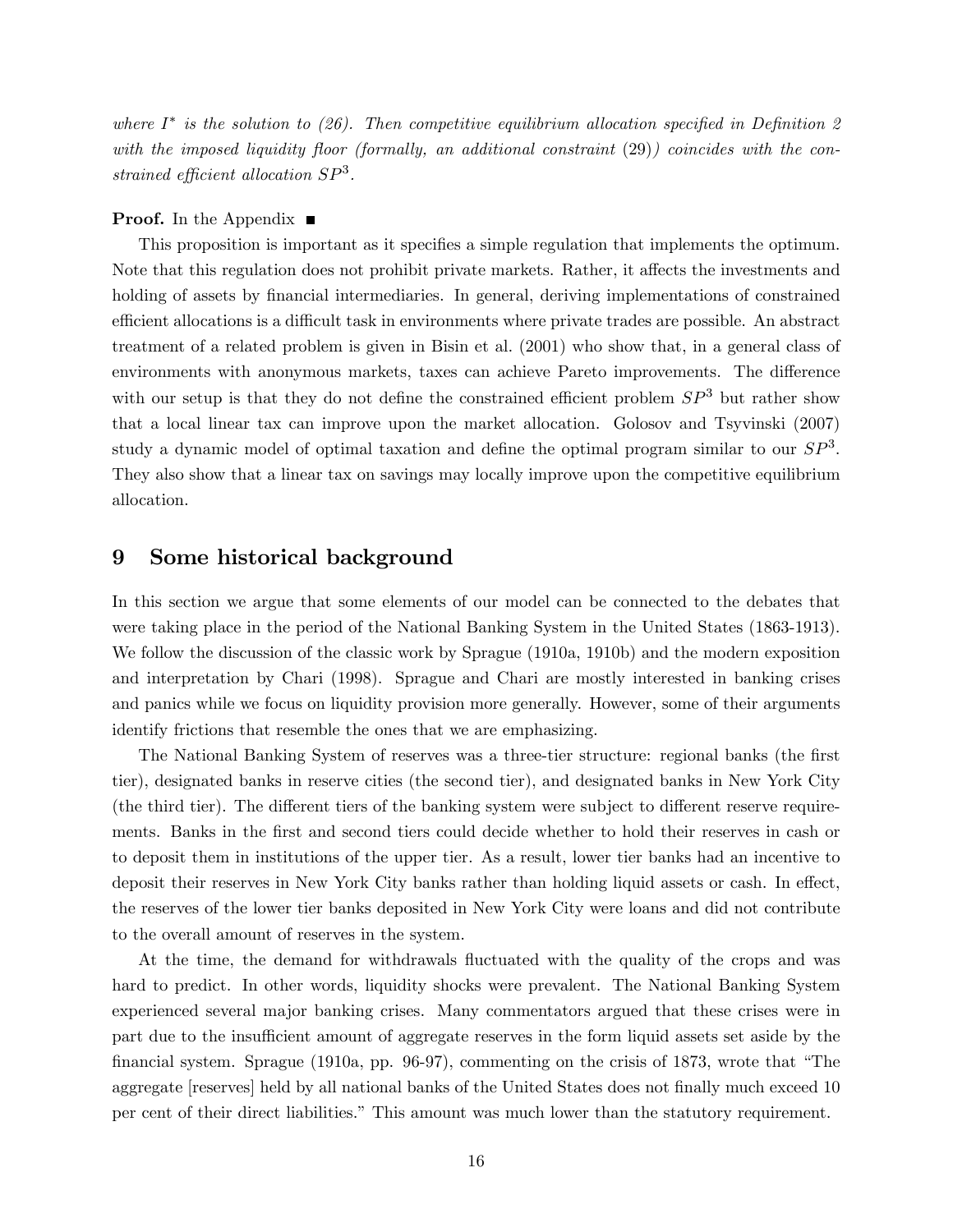The blame was put on the practice of paying interest on the reserves deposited to the New York City banks. Sprague writes "But this practice of paying interest on bankers' deposits, as it now obtains, has other and more far-reaching consequences. It is an important cause of the failure to maintain a reserve of lending power in periods of business activity and the fundamental cause of the failure"  $(1910b)$  and "The abandonment of the practice of paying interest upon deposits will remove a great inducement to divide ... reserves between cash in hand and deposits in cities" (Sprague 1910a, p. 97). In other words, interest rates on reserves in New York banks were too high, crowding out liquid assets. $^{11}$ 

In response to the crisis of 1873, the New York Clearing House Association was created. Its main purpose was to improve the allocation of liquidity by allowing banks to draw on each other's reserves. However, financial innovation progressively undermined the role of the Clearing House Association. In particular, the rise of trust companies in the beginning of 1900s contributed significantly to the severe crisis of 1907 (Moen and Tallman 1992). The trust companies accounted for a significant amount of assets – nearly as much as banks – and had very small reserve requirements: they did not fall under the banking regulations and were not part of the New York Clearing House Association. These trusts, however, were engaged in significant transactions with the banks that were members of the Association, and member banks often used trusts to circumvent reserve requirements (Sprague, 1910a, p.227).

These episodes illustrate several features of financial intermediation that are also at play in our model. First, aggregate liquidity  $-$  and not only concerns about the liquidity or solvency of any particular individual intermediary – matters. Second, high interest rates inefficiently divert resources from low-return liquid assets. Finally, side trades and financial innovation can severely undermine financial regulations. A lesson for our times is that an efficient regulation should have a wide scope and cover a variety of financial institutions  $\sim$  for example, mutual funds and hedge funds.

## 10 General preferences

The analysis of the previous sections characterized constrained efficient allocations in the presence of private markets and showed that a liquidity áoor implements the optimal allocation in the case of Diamond-Dybvig preferences. Moreover, the constrained efficient allocations with and without private markets coincide. In this section, we consider a more general specification of preferences. We show that the form of preferences matters for the form of the optimal regulation. Also, the ability of agents to engage in trades may lead to constrained efficient allocations inferior to those without trades. We then provide an analytical characterization of this more general model.

 $11$ See also the address of George S. Coe, a prominent financier of that time, to the New York Clearing House Association discussing why individual banks have an incentive to underinvest in the assets with short term maturity (Sprague 1910a, pp. 377-378).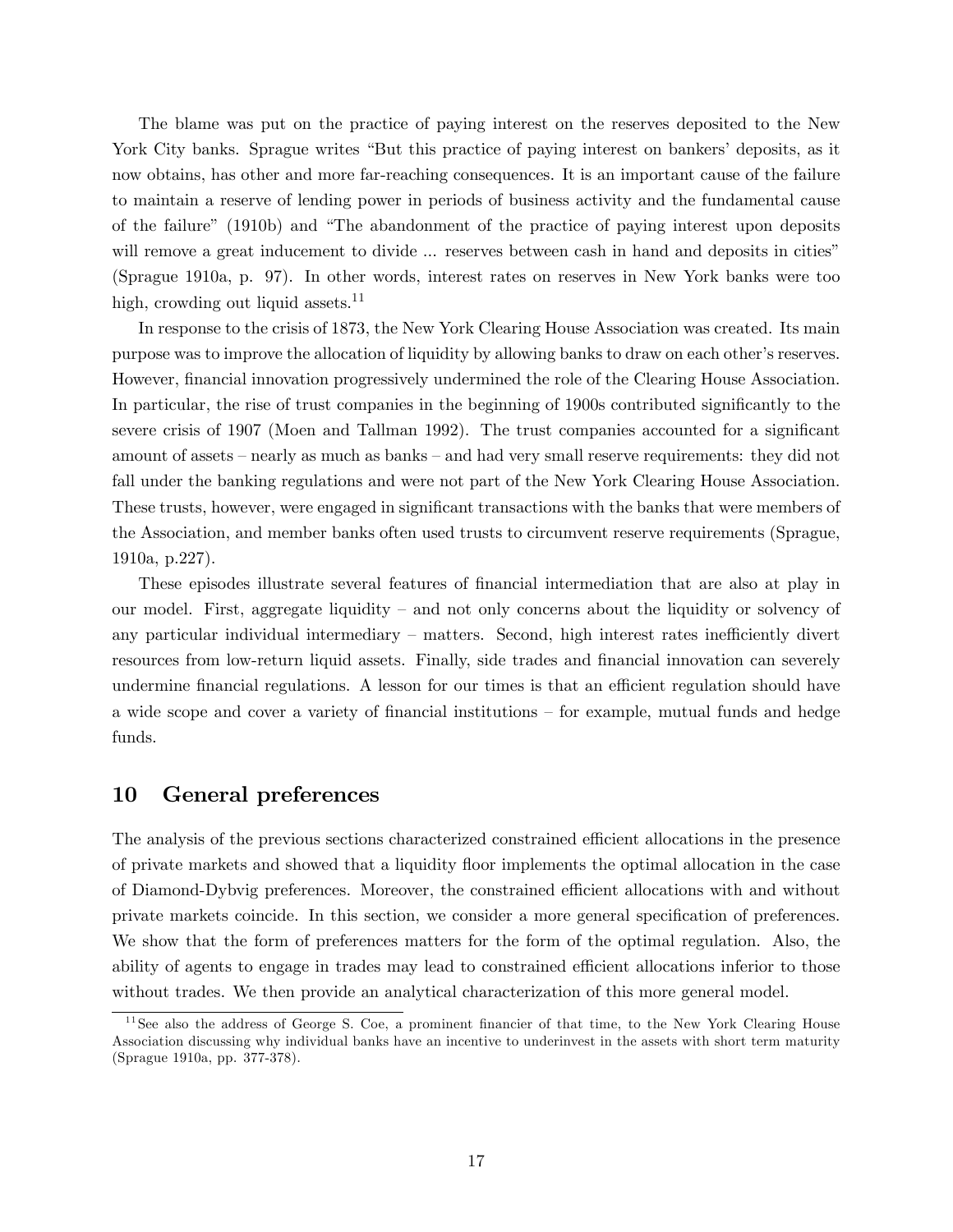#### 10.1 Setup

In this section, we consider a more general model of financial intermediation. There is now a continuum of possible types. We denote the preference shock by  $\theta \in \Theta = [\theta_L, \theta_H] \subset [0, 1]$ , where  $\theta_L < \theta_H$ . At  $t = 1$ , each consumer gets an i.i.d. draw of his type from a distribution with c.d.f.  $F(\theta)$ . We assume that the "law of large numbers" holds, and that the cross-sectional distribution of types is the same as the probability distribution F. One can, therefore, interpret  $F(\theta)$  as the share of agents with types below  $\theta$ . Investors' preferences are represented by a utility function  $u(c_1, c_2; \theta)$ , where  $c_t$  denotes consumption at date  $t = 1, 2$ . The utility function  $u(\cdot, \cdot; \theta)$  is assumed to be concave, increasing, and continuous for every type  $\theta$ . We also assume the following single crossing property.

Assumption 1 (Single crossing):  $\frac{\partial}{\partial \theta} \left( \frac{\partial u/\partial c_2}{\partial u/\partial c_1} \right)$  $\partial u/\partial c_1$  $\big) > 0.$ 

Specifically, we focus on three types of preferences which we use to study discount factor shocks, liquidity shocks, and valuation-neutral shocks. Let  $\hat{u}(\cdot)$  be concave, increasing, and continuous.

**Example 1** Discount factor shocks:  $u(c_1, c_2; \theta) = \hat{u}(c_1) + \theta \hat{u}(c_2)$ .

The first feature of these preferences is that an agent with a higher  $\theta$  shock has a higher marginal utility of consumption in the second period. The second feature of these preferences is that an agent with higher  $\theta$  has higher lifetime marginal utility of income.

**Example 2** *Liquidity shocks:* 
$$
u(c_1, c_2; \theta) = \frac{1}{\theta} \hat{u}(c_1) + \hat{u}(c_2)
$$
.

In this case, a low  $\theta$  shock increases marginal utility of consumption in the first period. The second feature of these preferences is that an agent with lower  $\theta$  has a higher lifetime marginal utility of income than an agent with higher  $\theta$ <sup>12</sup>. These preferences are a straightforward generalization of the Diamond-Dybvig setup.

**Example 3** Valuation-neutral shocks: Let  $\hat{u}(c) = \frac{c^{1-\sigma}}{1-\sigma^2}$  $\frac{0}{1-\sigma}$  and

$$
u(c_1, c_2; \theta) = \frac{1 - \theta}{\left[\theta^{1/\sigma} + (1 - \theta)^{1/\sigma} \hat{R}^{\frac{1 - \sigma}{\sigma}}\right]^{\sigma} \hat{u}(c_1) + \frac{\theta}{\left[\theta^{1/\sigma} + (1 - \theta)^{1/\sigma} \hat{R}^{\frac{1 - \sigma}{\sigma}}\right]^{\sigma} \hat{u}(c_2).}
$$
(31)

If  $\hat{u}(c) = \log (c)$ , then

$$
u(c_1, c_2; \theta) = (1 - \theta) \hat{u}(c_1) + \theta \hat{u}(c_2).
$$

<sup>&</sup>lt;sup>12</sup>A natural question arises whether uility specification of liquidity shocks  $\frac{1}{\theta}\hat{u}(c_1) + \hat{u}(c_2)$  is a renormalization of the discount shocks  $\hat{u}(c_1) + \theta \hat{u}(c_2)$ , and that by dividing utility in the case of discount shocks by  $\theta$  we would arrive to the model with liquidity shocks. It is true that both of preferences have the same marginal rates of substitution. However, the preferences are different in the direction of marginal utility of income. In the case of liquidity shocks, it is low  $\theta$  that gives an agent a higher marginal utility of income. In the case of discount factor shocks, it is exactly the opposite – higher  $\theta$  leads to higher lifetime marginal utility of income.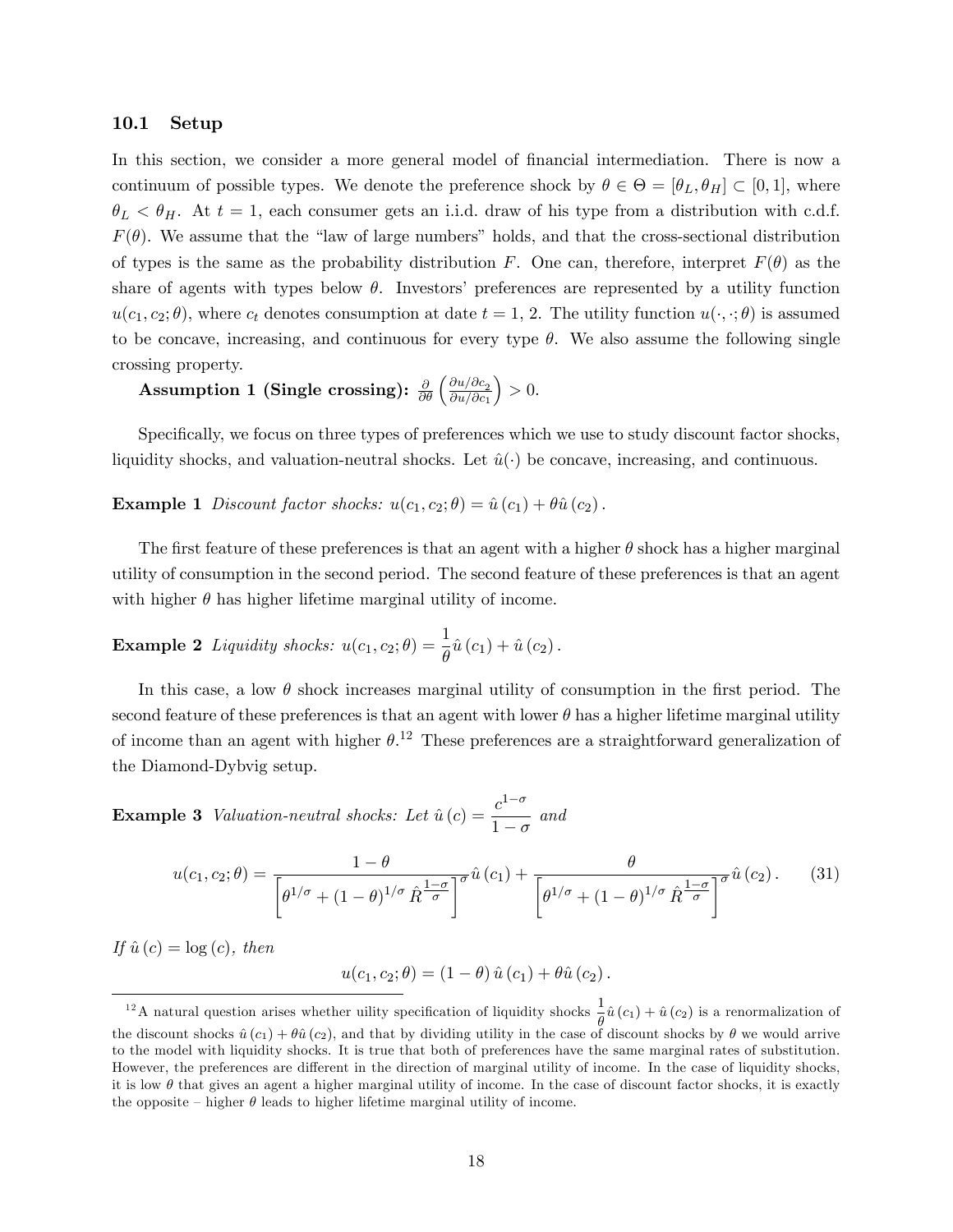In this case, agents differ in marginal utility of consumption across periods, but all agents have the same marginal value of income. Note that in the case of the log utility, there is no need to normalize preferences by  $R$ , and valuation-neutral preferences do not depend on technology.

#### 10.2 Characterization

Many of the definitions and results of the previous sections immediately apply in this generalized setup. We omit the formalism for the cases where results derived above directly generalize. We refer the reader to the working paper version for the more detailed analysis. Specifically, the definition of the equilibrium in private markets given by Definition 1 immediately extends to this section. Let  $R$ be the interest rate on the private market. The analysis of the competitive equilibrium with private markets in this environment is a direct extension of Definition 2. As in Proposition 1, we conclude that in a competitive equilibrium, redistribution is limited, as the present values of consumption allocations are equated for all consumers at the interest rate R^.

We can now extend the definition of the constrained efficient problem with private markets,  $SP<sup>3</sup>$  :

$$
\max_{\{c_1(\theta), c_2(\theta)\}_{\theta \in \Theta}} \int_{\Theta} u\left(c_1(\theta), c_2(\theta); \theta\right) dF\left(\theta\right),\tag{32}
$$

s.t.

$$
\int_{\Theta} \left( c_1 \left( \theta \right) + \frac{c_2 \left( \theta \right)}{\hat{R}} \right) dF \left( \theta \right) \le e,\tag{33}
$$

$$
u\left(c_1\left(\theta\right),c_2\left(\theta\right);\theta\right) \ge \tilde{V}\left(\left\{c_1\left(\theta\right),c_2\left(\theta\right)\right\}_{\theta \in \Theta},R;\theta\right),\forall \theta,\theta',\tag{34}
$$

where R constitutes an equilibrium on the private market, given the profile of endowments  ${c_1(\theta), c_2(\theta)}_{\theta \in \Theta}$ (the corresponding problem of a consumer of type  $\theta$ , which defines  $\tilde{V}(\{c_1(\theta), c_2(\theta)\}_{\theta \in \Theta}, R; \theta)$ , is the same as  $(10)$ ).

As a next step we define a relevant notion of liquidity requirement. Here, it is more general and can take the form of either a liquidity floor or a liquidity cap. Formally, a liquidity requirement is a constraint imposed on all intermediaries, that requires that investment in the short asset for any intermediary should be higher (lower) than a certain level  $i:^{13}$ 

$$
\left(\int_{\Theta} c_1(\theta) dF(\theta)\right) \stackrel{\geq}{\leq} i.
$$
\n(35)

We call a liquidity requirement a *liquidity cap* if  $(35)$  is imposed with a less than or equal to sign. A liquidity cap stipulates the maximal amount of the short asset that an intermediary can hold. We call a liquidity requirement a *liquidity floor* if  $(35)$  is imposed with a greater or equal sign.

We introduce the following notation. First,  $x_t^c(V(I, R, \theta), R, \theta)$  denotes the compensated demand of agents of type  $\theta$  in period  $t \in \{1,2\}$  which solves problem (24). We use I and R indices

 $13$  Formally, we define a problem that is a generalization of the problem of an intermediary (14) and impose the liquidity requirement as an additional constraint as we did for Proposition 2.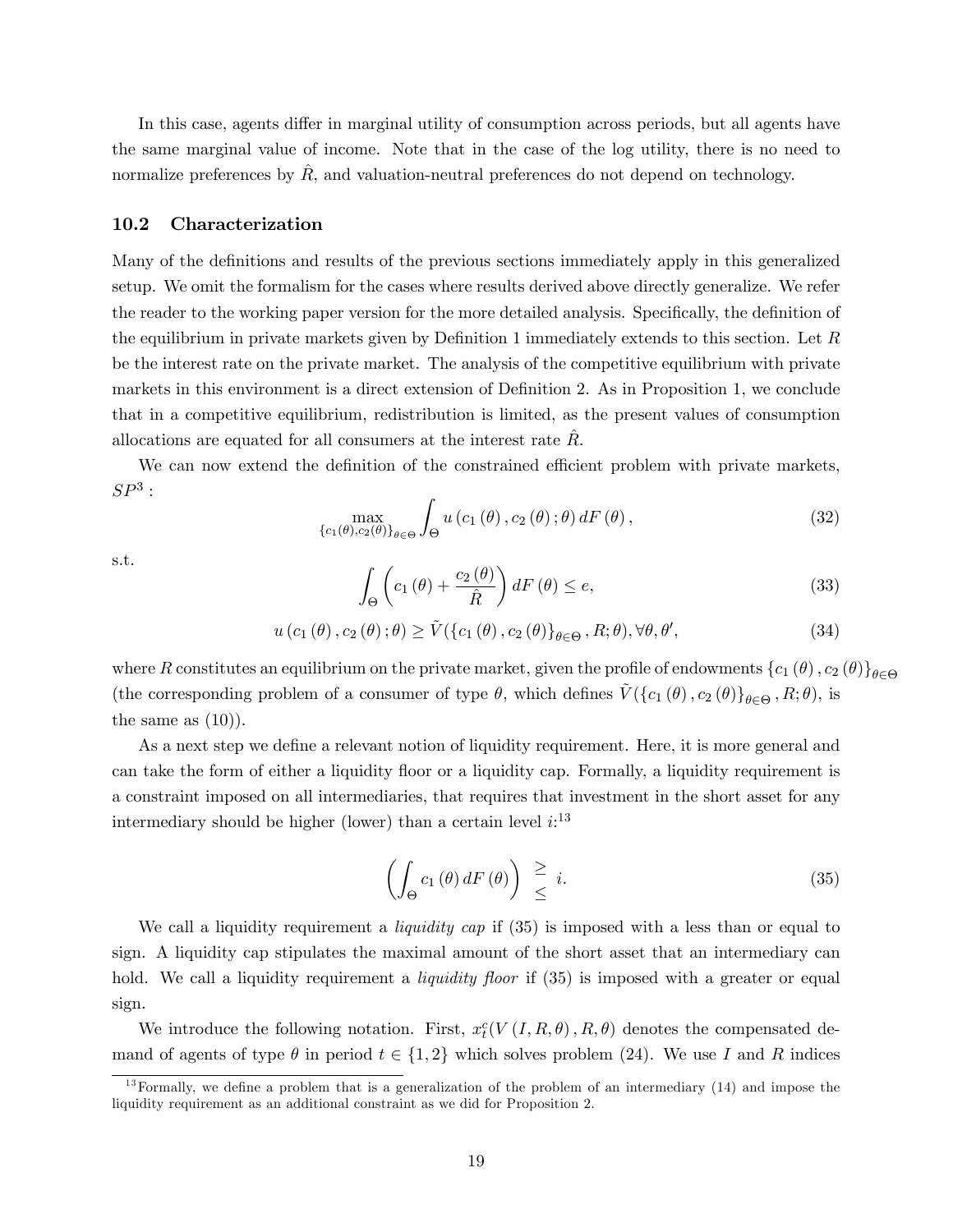to denote partial derivatives with respect to income  $I$  and interest rate  $R$ , respectively.

Assumption 2. For all  $(I, R)$ ,

$$
\int_{\Theta} x_{2,R}^c(V(I,R,\theta),R,\theta)dF_{\theta} + \text{Cov}\left\{x_{2,I}^u(I,R;\theta),\frac{x_2^u(I,R;\theta)}{R^2}\right\} > 0.
$$
 (36)

The lemma that follows presents two natural cases in which Assumption 2 holds.

Lemma 3 Assumption 2 holds under the conditions that follow.

- 1. The function  $u(x_1; x_2, \theta)$  is homothetic of degree 1 with respect to  $(x_1, x_2)$ .
- 2. The variance of the shocks is small. Consider a family of distributions  $\{F^{\gamma}\}\$  indexed by  $0 \leq \gamma \leq 1$  with support in  $[\theta_L, \theta_H]$ . Suppose that  $F^{\gamma}(\theta)$  is continuous in  $(\theta, \gamma)$  and  $\lim_{\gamma \to 0} \sigma_{F\gamma} = 0$  $\gamma \rightarrow 0$ where  $\sigma_{F\gamma}$  is the variance of  $F^{\gamma}$ . Then there exists  $0 < \bar{\gamma} < 1$  such that for all  $0 \le \gamma \le \bar{\gamma}$ , Assumption 2 holds.

**Proof.** In the Appendix.  $\blacksquare$ 

The theorem that follows characterizes the constrained efficient allocation  $SP<sup>3</sup>$  and determines the form of the liquidity requirement that implements this allocation for different forms of these more general preferences.

**Theorem 3** Suppose Assumption 2 holds. Let  $R^*$  be the interest rate on the private market in the solution to the constrained efficient problem  $SP<sup>3</sup>$ .

- 1. If preferences are of the discount shock form as in example 1, then  $R^*$  >  $\hat{R}$ . Competitive markets are inefficient, and the liquidity requirement that implements  $SP^3$  is a liquidity cap.
- 2. If preferences are of liquidity shock form as in example 2, then  $R^* < \hat{R}$ . Competitive markets are inefficient, and the liquidity requirement that implements  $SP^3$  is a liquidity floor.
- 3. If preferences are valuation-neutral shocks, then  $R^* = \hat{R}$ . No regulations are needed. Moreover, the solution to the optimal problem  $SP<sup>2</sup>$  without private markets, constrained efficient solution with private markets  $SP<sup>3</sup>$ , and the solution to the competitive equilibrium with private markets  $CE^3$  coincide.

**Proof.** In the Appendix.  $\blacksquare$ 

Theorem 3 provides a characterization of the constrained efficient allocation and the form of liquidity adequacy requirement implementing it. We show how the structure of the implementation depends on agents' preferences. The proof of the theorem also derives characterization of the interest rate  $R^*$  in terms of an easily interpretable wedge.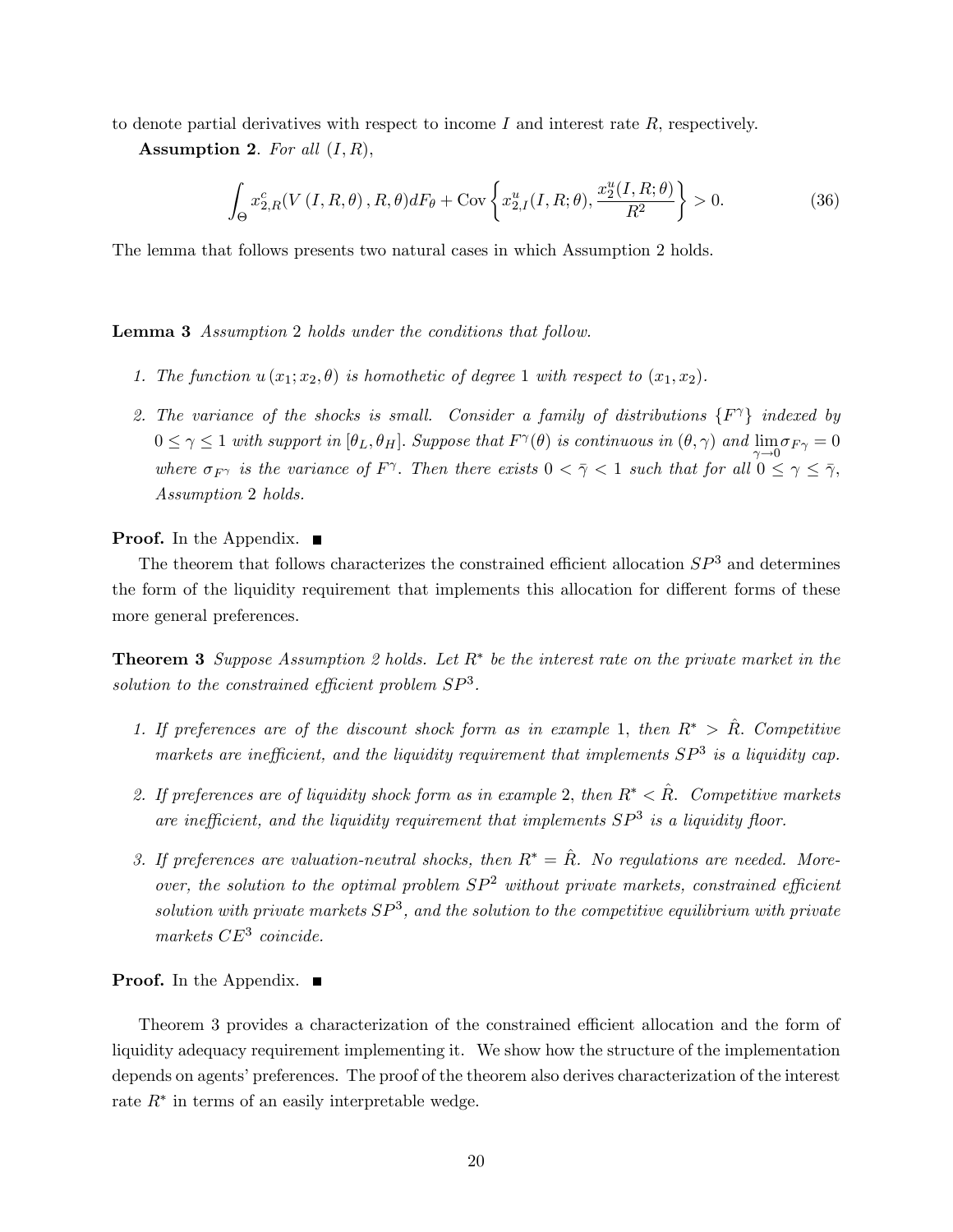We now provide a discussion of these examples to highlight the rationale and the direction of the intervention in Theorem 3. In the case of liquidity shocks (Example 2), the planner wants to allocate a higher present value of resources to agents with lower  $\theta$  as they have higher marginal lifetime utility of income. An agent with  $\theta' > \theta$  wants to engage in the following deviation: pretend to be an agent with a lower type  $\theta$  and save on the private market. An interest rate  $R < R$  discourages such deviation and relaxes the incentive compatibility constraint. In the case of discount factor shocks (Example 1), the direction of the deviation is reverse: to pretend to be an agent of higher  $\theta$ and to borrow on the private market. Increasing the interest rate on the private market to  $R > \hat{R}$ discourages such deviations.<sup>14</sup>

The case of Diamond-Dybvig preferences is conceptually close to the case of liquidity shocks preferences in this section. The direction of the relevant deviation and the ability to affect agents with a lower interest rate directly generalize to the more general preferences. The important difference between these two cases is that, in general, solutions to the constrained efficient problem with trades,  $SP^3$ , and constrained efficient problem without trades,  $SP^2$  (or problem without private information,  $SP<sup>1</sup>$ ) do not coincide. For Diamond-Dybvig preferences, the solutions to  $SP<sup>1</sup>$ ,  $SP<sup>2</sup>$ , and  $SP<sup>3</sup>$  coincide. The reason for that is that agents of type  $\theta = 0$  and  $\theta = 1$  have very different marginal rates of substitution. In the case of  $\theta = 0$ , the marginal rate of substitution between period  $t = 1$  and  $t = 2$  is zero, and in case of  $\theta = 1$ , the marginal rate of substitution is one. Such differences in preferences allow the social planner to perfectly screen the agents of different types. In general, this is not the case, and the solutions to constrained efficient programs  $SP<sup>2</sup>$  and  $SP<sup>3</sup>$  would not coincide.

We now provide another simple case for which a closed form solution may be derived. Consider the case of liquidity shocks and assume that utility takes the form:

$$
u(c_1, c_2; \theta) = \frac{1}{\theta}c_1 + \log c_2^{15}
$$

Assume that the distribution of shocks  $F(\theta)$  is log-normal with  $(\mu, \sigma)$ . Then one can show that the optimal interest rate is given by:

$$
R^* = \hat{R}e^{-\sigma^2}.
$$

This closed form solution provides us with an additional insight. As the variance of the shocks  $\sigma$ increases and the informational friction increases, the optimal interest rate decreases.

 $14$ The liquidity cap may appear a somewhat unrealistic requirement. One can, however, argue that it mimics an implicit subsidy to investment. Such subsidies are prevalent, especially, in the context of encouraging small businesses (for example, through the Small Business Administration in the USA). One can draw a parallel between agents in our model who experience liquidity shocks and a model where entrepreneurs face investment risk shocks.

<sup>&</sup>lt;sup>15</sup>These preferences do not strictly fall in our specification of liquidity shocks preferences,  $u(c_1, c_2; \theta) = \frac{1}{\theta}\hat{u}(c_1) +$  $\hat{u}(c_2)$ , because the baseline utility functions corresponding to the first and second period consumption differ. We use these preferences nevertheless as they admit a simple closed form solution.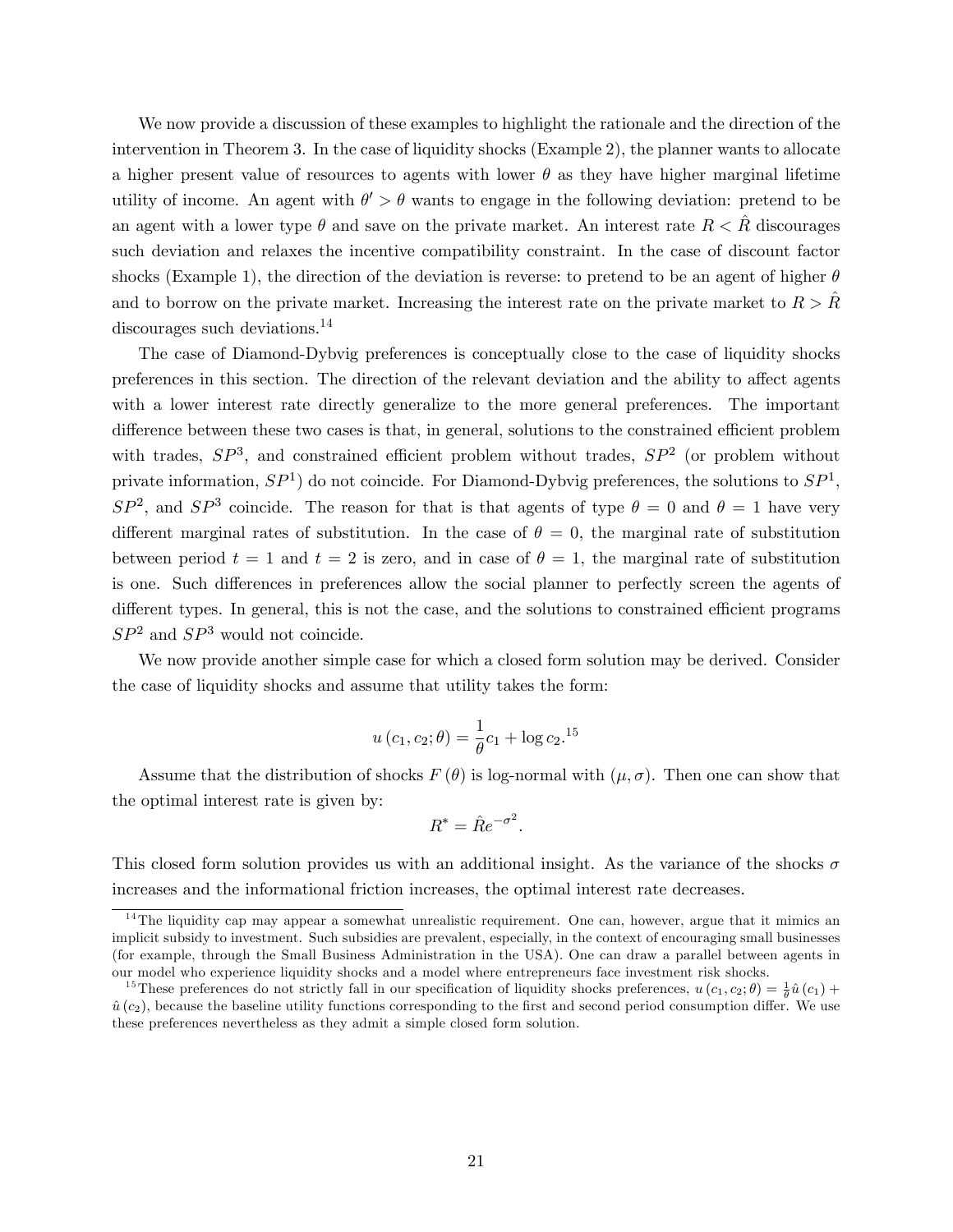## 11 Other extensions

In this section we consider three extensions of the model described above: introducing aggregate shocks, modeling an environment with idiosyncratic shocks to financial intermediaries, and considering direct access to intertemporal technology by agents, as well as possibility of heterogenous financial intermediaries.

#### 11.1 Aggregate shocks

It is easy to extend the model to the case in which the economy experiences aggregate shocks to e and R that are known in period  $t = 0$ . Suppose that there are N aggregate states  $\eta = \{1, 2, ..., N\}$ and the state is observable. We denote the probability of these states by  $\mu(\eta)$ . We notice that it is technologically impossible for the society to transfer resources across states. Therefore, the problem with aggregate shocks can be reduced to solving N independent problems described in case without aggregate shocks and is, essentially, a comparative statics exercise with respect to the aggregate shock.

#### 11.2 Idiosyncratic shocks to intermediaries and interbank markets

In this section we discuss an extension of the model to the case in which intermediaries experience idiosyncratic observable shocks. We show that if there are complete interbank markets then this model reduces to the case described in previous sections in which all intermediaries are identical. The intuition for this result is simple: in period 0, intermediaries can trade bonds with the payoff contingent on the shocks realized in period 1. We now illustrate the result for the case with no aggregate uncertainty in which intermediaries face return shocks.

Formally, we proceed as follows. At time  $t = 1$ , an intermediary can face a rate of return shock  $n \in \{1, ..., N\}$  with probability  $\eta_n$  under which the return on the long asset is  $R(n)$ . We assume that there is no aggregate uncertainty and that

$$
\sum_{n=1}^{N} \eta_n \hat{R}(n) = \hat{R},
$$

$$
\sum_{n=1}^{N} \eta_n = 1.
$$

At time 0 there are interbank markets in which intermediaries trade N Arrow-Debreu securities. The price of each security is  $q_n$ . The security pays 1 if state n occurs and 0 otherwise. Prices  $q_n$ are determined by a market clearing condition. It is immediate to see that intermediaries choose to fully insure themselves at  $t = 0$  against idiosyncratic shocks. The problem of each intermediary then reduces to the case of no idiosyncratic shocks described above.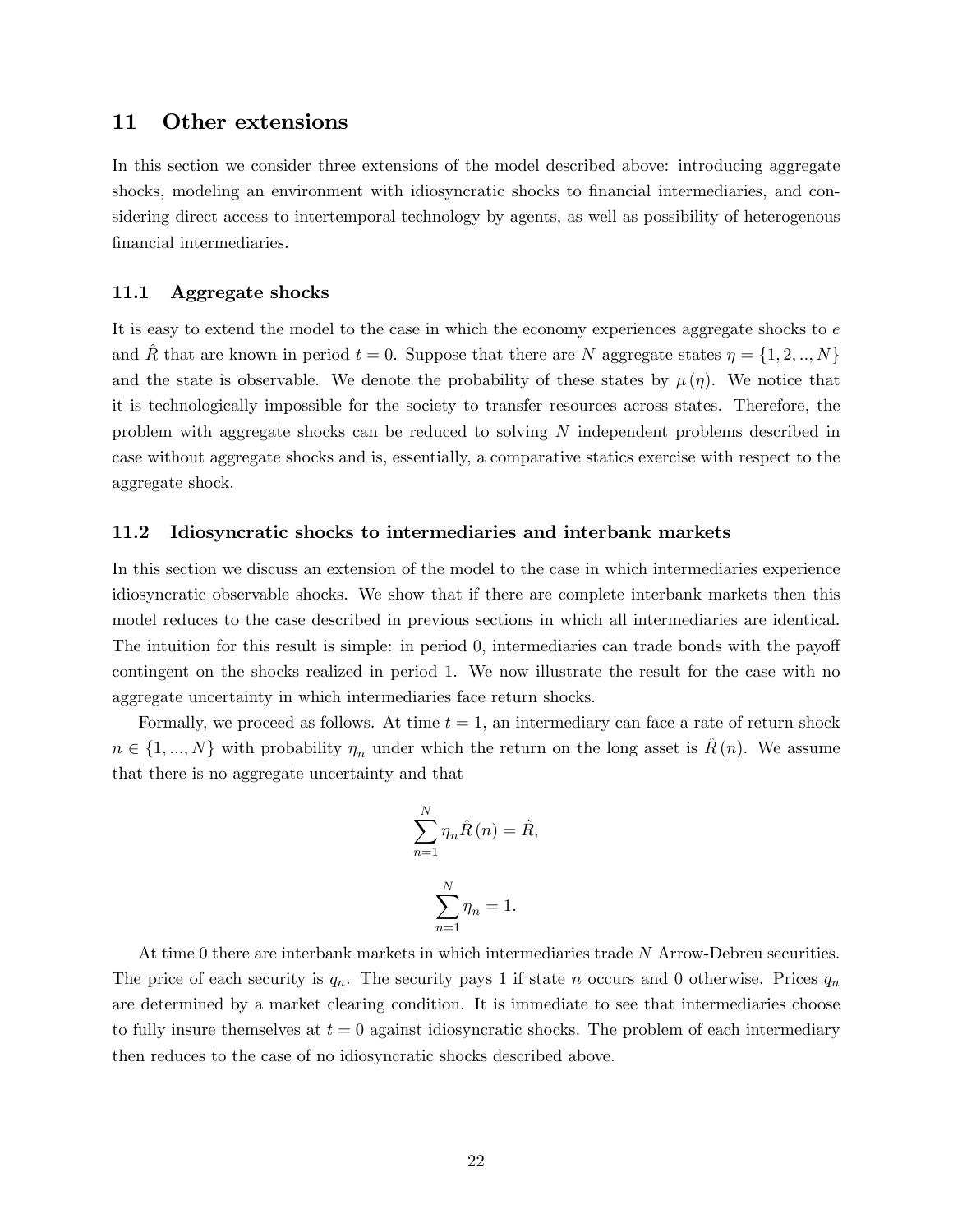#### 11.3 Direct access to technology

Another variation of our setup is the case in which some agents have access to technology that yields R directly without the need for financial intermediaries while other agents need an intermediary to access the technology. If we modified our assumption that all activities at the level of intermediaries are observable and instead supposed that the regulator could observe the aggregate investment in the technology yielding  $R$ , then our results would also hold. The constrained optimum in that model would be implemented by a tax on returns to investment of those who can access the technology and by a liquidity adequacy requirement on the Önancial intermediaries providing liquidity insurance for agents who cannot access the technology.

#### 11.4 Heterogeneity of financial intermediaries

The model abstracts from heterogeneity of financial intermediaries in terms of their size, and from the fact that, in practice, financial intermediaries hold assets of different risk. It is easy to modify the setup to consider intermediaries of different sizes. One can extend the model and show that a liquidity requirement in a ratio form, stipulating the proportion of funds invested in a liquid (short-term) asset would implement the optimal allocation.

If markets are complete as in the discussion above, financial intermediaries holding assets of different risk engage in transactions among themselves to insure against that risk. If there is an additional friction, for example, incompleteness of markets for risk sharing among intermediaries, the size of the liquidity adequacy requirements may need to be modified to take into account such friction. In reality, there are a variety of liquidity regulations already imposed on banks, mainly to control risks. Such regulations would probably perform some of the roles of the social planner predicted by our model as they increase the aggregate investment in the liquid (short-term) asset provided by the markets.

## 12 Conclusion

The theoretical mechanism of this paper addresses a critique of the financial intermediation literature: retrading puts significant limitations on the provision of insurance against liquidity shocks. We showed that a social planner can significantly improve the provision of insurance against liquidity shocks even if agents can trade privately. Indeed, in the case of the widely used Diamond-Dybvig model, the social planner can achieve the first best. A simple intervention  $\overline{\phantom{a}}$ -liquidity requirement – can implement the constrained efficient allocation. The simplicity of the Diamond-Dybvig model allows for a transparent characterization of the market failure that we analyze and of the direction of the intervention needed to correct it.

Currently, other regulations – for example, those aimed at controlling the risks taken by financial intermediaries  $\overline{\phantom{a}}$  are already in place and contribute to alleviating the inefficiencies that we are describing. Understanding the precise interaction between prudential and liquidity regulations is an important topic of research.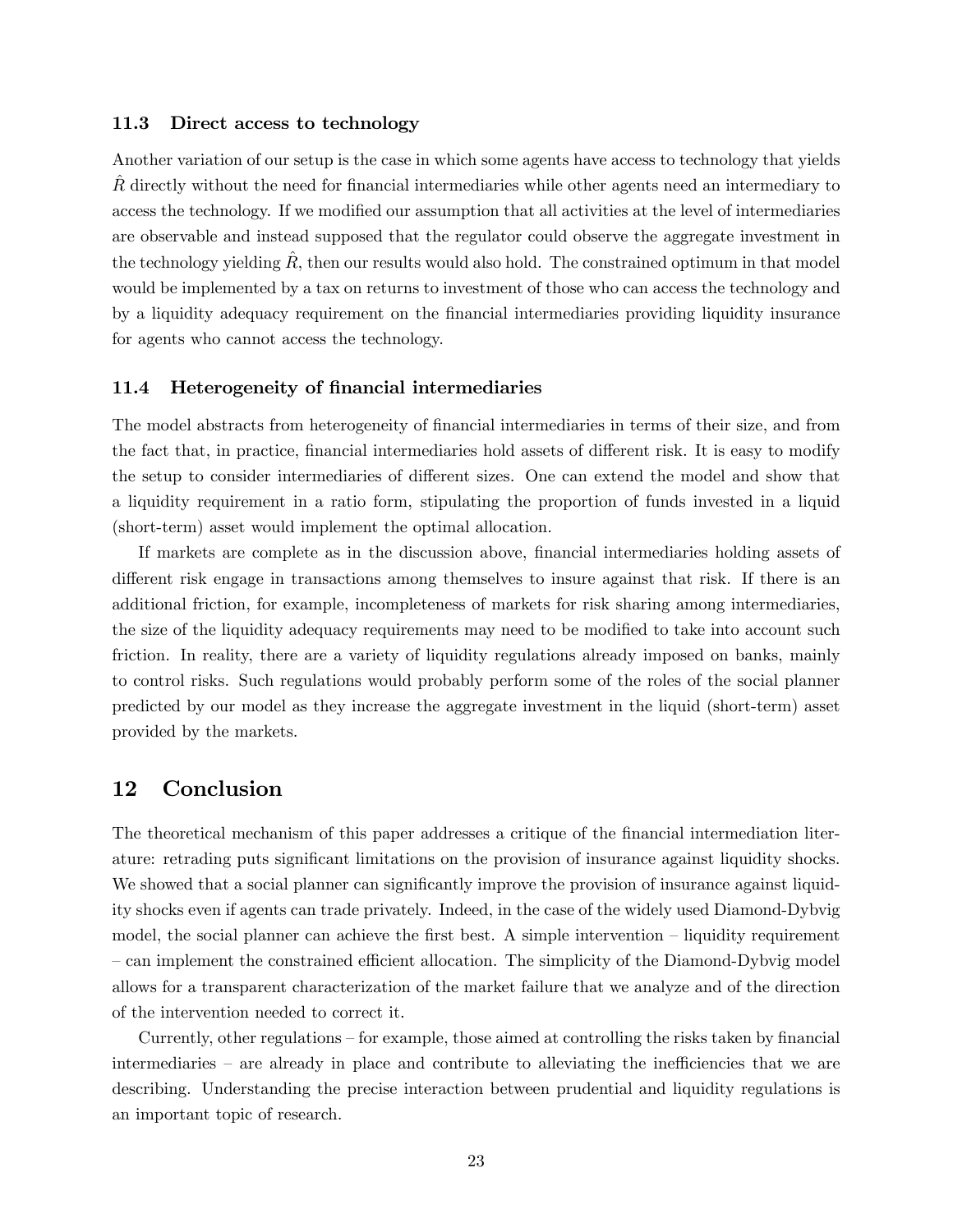## 13 Appendix

#### 13.1 Proof of Theorem 1

First, we prove that solution to problem  $SP<sup>1</sup>$  is characterized by (7), (8), and (9). Indeed,  $c_2$  (0) > 0 cannot be optimal because agents of type 0 do not value consumption in period  $t = 2$ , while if  $c_1(1) = z > 0$ , then changing the allocation to  $c'_1(1) = 1$  and  $c'_2(1) = c_2(1) + \hat{R}z$  would increase the maximand in (3) while satisfying the feasibility constraint (4). Now (8) is obtained in the standard way as the first-order condition for the problem given  $(7)$ , and the feasibility constraint may be rewritten as (9). To verify that this allocation is incentive compatible, and thus a solution to problem  $SP^2$ , we only need to check that  $c_2(1) \ge c_1(0)$ , which follows from  $\rho \hat{R} > 1$ . This proves that (6) holds, while (5) is trivial, given  $c_1$  (1) = 0).

Let us now show that for the solution to (3) we necessarily have  $c_1$  (0) > e and  $c_2$  (1) < Re. To see this, assume for a moment that  $c_1 (0) \le e$ ; this implies  $c_2 (1) \ge \overline{R}e$  because of (9) (similarly, assuming  $c_2 (1) \geq \hat{R}e$  would imply  $c_1 (0) \leq e$ . One can prove that if function u satisfies (1) and  $z_1 < z_2$ , then

$$
\frac{u'(z_1)}{u'(z_2)} \ge \frac{z_2}{z_1}.\tag{37}
$$

The easiest way to see this is to rewrite (1) as

$$
-\frac{u''(c)}{u'(c)} \ge \frac{1}{c},
$$

which is equivalent to

$$
-\left(\log u'(c)\right)' \geq \left(\log c\right)'.
$$

Integrating this from  $z_1$  to  $z_2$ , we get

$$
-\left(\log u'\left(z_{2}\right)-\log u'\left(z_{1}\right)\right)\geq\log z_{2}-\log z_{1},
$$

and after taking the exponent this becomes (37).

Now, taking  $z_1 = c_1 (0) \le e \le \hat{R}e \le c_2 (1) = z_2$ , we get, using (8)

$$
\rho \hat{R} = \frac{u'(c_1(0))}{u'(c_2(1))} \ge \frac{c_2(1)}{c_1(0)} \ge \frac{\hat{R}e}{e} = \hat{R},
$$

which is impossible since  $\rho < 1$ . This contradiction proves that  $c_1 (0) > e$  and  $c_2 (1) < Re$ .

#### 13.2 Proof of Lemma 2

The proof of equivalence consists of 2 steps. First, we take a solution  $\{c_1(\theta), c_2(\theta)\}_{\theta \in \{0,1\}}$  to problem  $(21)$  and show that it may be implemented for some I and R satisfying  $(27)$ , in the sense that  $(c_1(\theta), c_2(\theta))$  would solve (24) for any  $\theta$ . Second, we take  $I^*$  and  $R^*$  that solve problem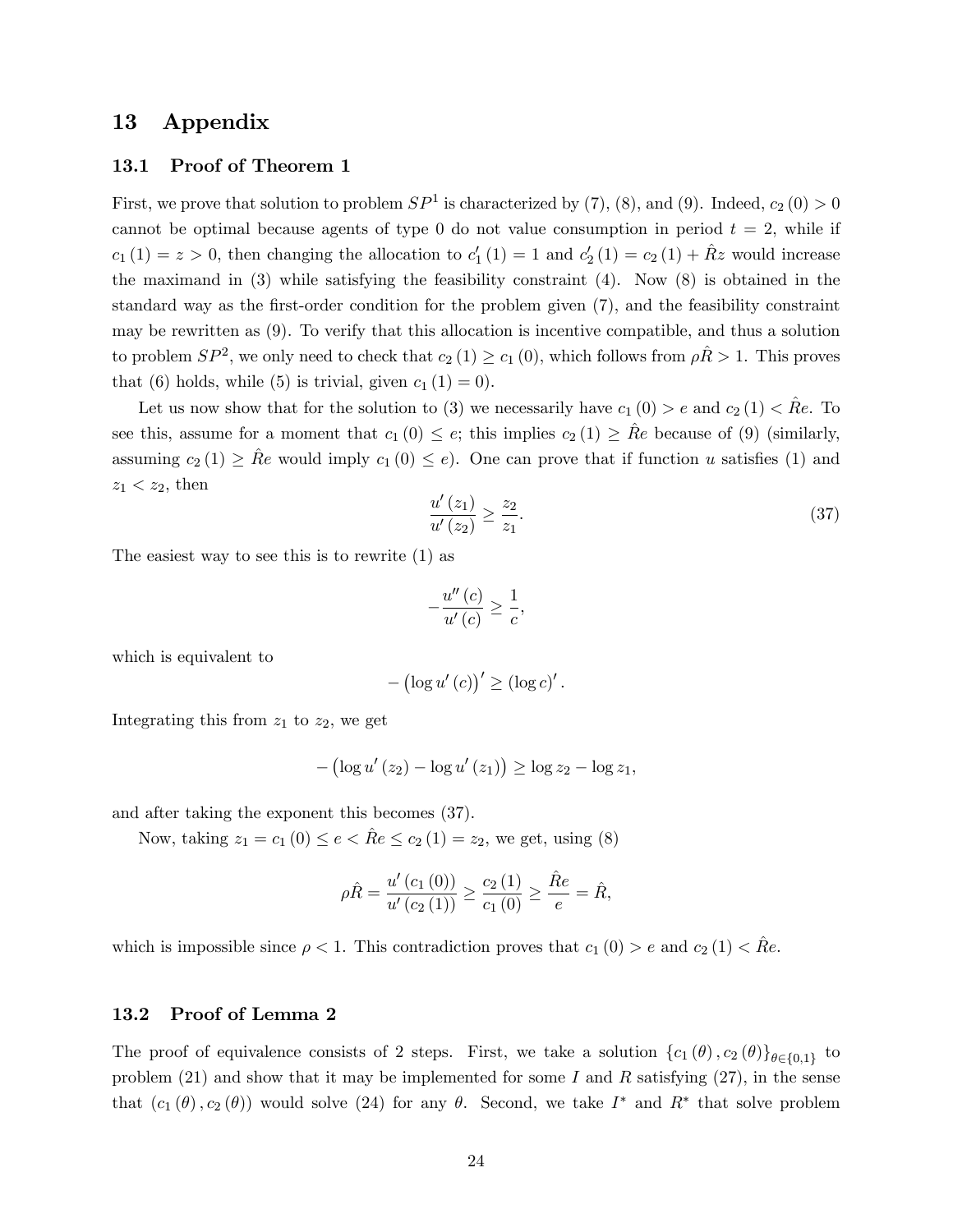(26) and show that in that case,  ${c_1(\theta), c_2(\theta)}_{\theta \in \{0,1\}}$  given by  $c_t(\theta) = x_t^u(I, R; \theta)$  are feasible in problem (21).

Take any solution  $\{c_1(\theta), c_2(\theta)\}_{\theta \in \{0,1\}}$  to problem (21) and let R be the equilibrium interest rate for the private market given these endowments. Note that the incentive compatibility constraint (23) can be rewritten as

$$
U(c_1(\theta), c_2(\theta); \theta) \ge \tilde{V}(c_1(\theta') + \frac{c_2(\theta')}{R}, R; \theta)
$$
 for all  $\theta, \theta',$ 

meaning that agent of type  $\theta$  does not get more than utility from endowment by pretending to be of type  $\theta'$  and then trading in private market. By  $(24)$ , this implies

$$
\tilde{V}(c_1(\theta) + \frac{c_2(\theta)}{R}, R; \theta) \ge \tilde{V}(c_1(\theta') + \frac{c_2(\theta')}{R}, R; \theta)
$$
 for all  $\theta, \theta'$ .

Since  $\tilde{V}$  is strictly increasing in its first argument, this is equivalent to

$$
c_1(\theta) + \frac{c_2(\theta)}{R} = \max_{\theta'} \left( c_1(\theta') + \frac{c_2(\theta')}{R} \right)
$$
 for all  $\theta, \theta'$ .

Consequently,

$$
c_1(0) + \frac{c_2(0)}{R} = c_1(1) + \frac{c_2(1)}{R};
$$

denote this value by I. Let us prove that for  $(I, R)$ ,  $(c_1(\theta), c_2(\theta))$  solve (24) for any  $\theta$ ; this would automatically imply (27) if we take  $x_t^u(I, R; \theta) = c_t(\theta)$  for all  $t, \theta$ , because  $\{c_1(\theta), c_2(\theta)\}_{\theta \in \{0,1\}}$ satisfies (22). But  $(c_1 (\theta), c_2 (\theta))$  constitute a solution (10) and, moreover, these are still a solution under the additional constraint  $\theta' = \theta$  which is implicit in (24). This proves that any solution  ${c_1(\theta), c_2(\theta)}_{\theta \in \{0,1\}}$  to problem (21) may be implemented through the appropriate choice of I and  $R$ ; note that the values of maximands in  $(21)$  and  $(26)$  are equal for these parameter values, hence, the maximum in problem (26) is at least as large as one in problem (21) (recall that  ${c_1 (\theta), c_2 (\theta)}_{\theta \in \{0,1\}}$  is a solution to problem (21)).

Conversely, suppose that  $(I^*, R^*)$  solve problem  $(26)$ ; let  $\{c_1(\theta), c_2(\theta)\}_{\theta \in \{0,1\}}$  be given by  $c_t(\theta) = x_t^u(I, R; \theta)$ , where  $\{x_1^u(I^*, R^*; \theta), x_2^u(I^*, R^*; \theta)\}_{\theta \in \{0,1\}}$  are solutions to (24) for  $(I^*, R^*)$ . We need to check that  ${c_1(\theta), c_2(\theta)}_{\theta \in \{0,1\}}$  is feasible for problem (26), i.e., satisfies (22), (23), and (??). Clearly, (22) immediately follows from (27). Note that since (25) is binding, we must have

$$
c_1(0) + \frac{c_2(0)}{R} = c_1(1) + \frac{c_2(1)}{R} = I^*,
$$

meaning that

$$
\tilde{V}(\{c_1(\theta), c_2(\theta)\}_{\theta \in \{0,1\}}, R^*, \theta) = V(I^*, R^*; \theta)
$$
 for all  $\theta$ ,

because with income  $I^*$  for both types and in the presence of private markets a consumer does as well by reporting truthfully  $\theta' = \theta$  as he would if he reported  $\theta' \neq \theta$  in (10). Now (23) follows from the fact that  $(x_1^u(I^*, R^*; \theta), x_2^u(I^*, R^*; \theta))$  solves (24); (??) follows from the same fact, combined with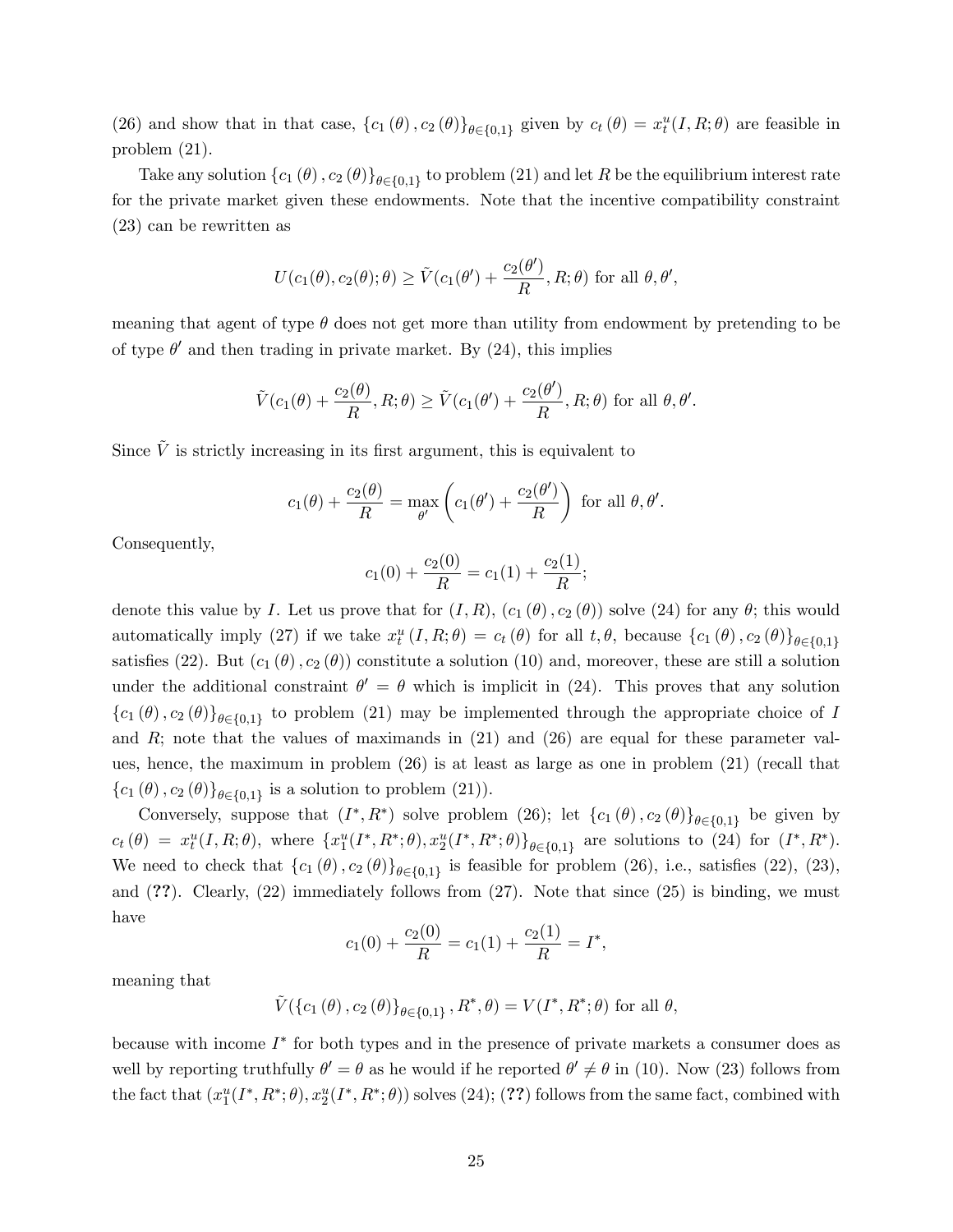the uniqueness of solution to (24) (in terms of allocations; reported type may not be determined uniquely because the agent may be indifferent, which is, for instance, true in this case) due to its convexity. We have proved that if  $(I^*, R^*)$  solve problem (26), then the induced allocation are feasible in the social planner's problem (21). Again, note that for these parameter values the maximands are equal, which implies that the maximum in problem (21) is at least as large as one in problem (26).

We have proved that the maximums in problems (21) and (26) coincide. Consequently, any  ${c_1(\theta), c_2(\theta)}_{\theta \in \{0,1\}}$  that solves problem (21) induces  $(I^*, R^*)$  which solve (26) and which is such that (28) holds, and vice versa. This proves the equivalence of problems. We have proved Lemma 2.

#### 13.3 Proof of Theorem 2

We proceed as follows. We show that there exist  $(I^*, R^*)$  for which  $\{x_1^u(I^*, R^*; \theta), x_2^u(I^*, R^*; \theta)\}_{\theta \in \{0,1\}}$ , found as solutions to (24), coincide with the solution to problem  $SP^2$  (and thus problem  $SP^1$ , since the solutions to those coincide). By Lemma 2, if we define  $\{c_1(\theta), c_2(\theta)\}_{\theta \in \{0,1\}}$  by  $(28)$ , conditions  $(22)$ ,  $(23)$ , and  $(??)$  will be satisfied, provided that  $(27)$  is satisfied. This means that the solution to problems  $SP<sup>1</sup>$  and  $SP<sup>2</sup>$  is feasible for problem  $SP<sup>3</sup>$ . But this implies that it is also a solution to  $SP<sup>3</sup>$ , because  $SP<sup>3</sup>$  is obtained from  $SP<sup>1</sup>$  by imposing additional constraints. Given that solution to  $SP<sup>1</sup>$  is unique, we conclude that so is solution to  $SP<sup>3</sup>$ , in particular, income I and interest rate R are determined uniquely.

Define  $(I^*, R^*)$  as solutions the following system of equations:

$$
u'(I) = \rho \hat{R} u'(RI), \tag{38}
$$

$$
I = \frac{e}{\pi + (1 - \pi)\frac{R}{\hat{R}}}.\tag{39}
$$

In particular,  $R^*$  is a solution to

$$
\frac{u'\left(\frac{e}{\pi + (1-\pi)\frac{R}{\hat{R}}}\right)}{u'\left(\frac{Re}{\pi + (1-\pi)\frac{R}{\hat{R}}}\right)} - \rho \hat{R} = 0.
$$
\n(40)

Denote by  $f(R)$  the left-hand side of (40). Note that  $f(R)$  is increasing and  $f(1) = 1 - \rho \hat{R} < 0$ , so that the solution to (40) involves  $R^* > 1$ . Since the coefficient of relative risk aversion is everywhere greater than 1 and  $R^* > 1$ , we can apply (37) to obtain

$$
\frac{u'\left(\frac{e}{\pi + (1-\pi)\frac{R^*}{\hat{R}}}\right)}{u'\left(\frac{R^*e}{\pi + (1-\pi)\frac{R^*}{\hat{R}}}\right)} \geq R;
$$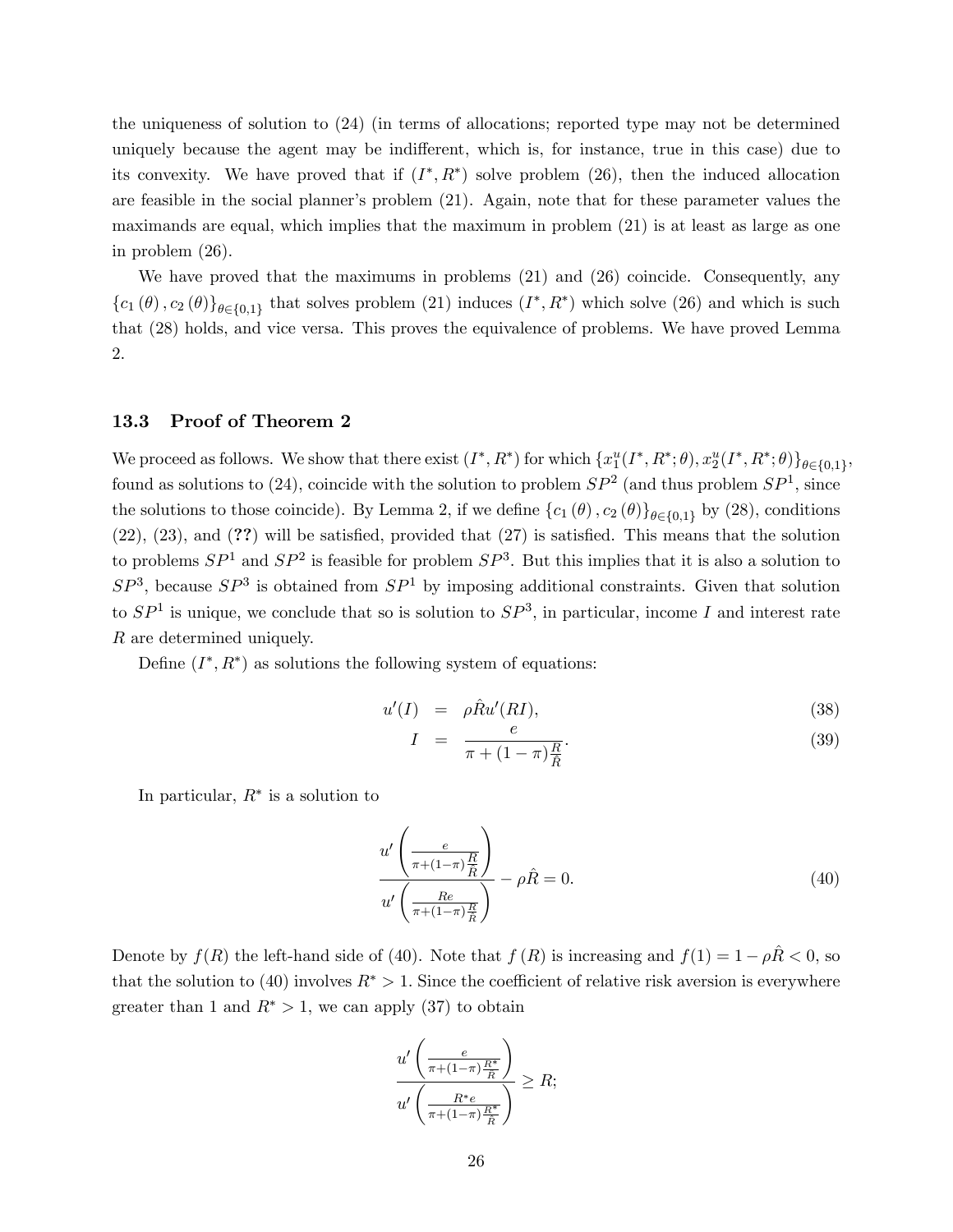this show that  $R^* \leq \rho \hat{R}$ . Note that if  $u(c) = \log(c)$ , we have  $R^* = \rho \hat{R}$ . We have shown that  $R^* \in (1, \rho \hat{R}]$ . Moreover, this argument establishes existence and uniqueness of  $(I^*, R^*)$ : indeed, as we just showed  $R^*$  is uniquely determined by (40), and then  $I^*$  is uniquely determined by (39).

Now let us solve (24) for  $(I^*, R^*)$  given by (38) and (39). First, take  $\theta = 0$ ; then (24) becomes

$$
\max_{x_1,x_2} u\left(x_1\right)
$$

s.t. (25); the solution is, obviously,  $x_1^u(I^*, R^*, 0) = I^*, x_2^u(I^*, R^*, 0) = 0$ . Now take  $\theta = 1$ ; the problem becomes

$$
\max_{x_1,x_2} \theta \rho u \left( x_1 + x_2 \right)
$$

s.t. (25); since  $R^* > 1$ , the solution is  $x_1^u(I^*, R^*, 1) = R^*I^*, x_2^u(I^*, R^*, 1) = 0$ . Let us check that (8) and (9) are satisfied (for  $c_t(\theta) = x_t^u(I^*, R^*; \theta) \,\forall t, \theta$ ). Indeed,

$$
u'(c_1(0)) = u'(I^*) = \rho \hat{R}u'(R^*I^*) = \rho \hat{R}u'(c_2(1));
$$

we used (38) here and, similarly,

$$
\pi c_1(0) + (1 - \pi) \frac{c_2(1)}{\hat{R}} = \pi I^* + (1 - \pi) \frac{R^* I^*}{\hat{R}} = I^* \left( \pi + (1 - \pi) \frac{R^*}{\hat{R}} \right) = e,
$$

because  $(I^*, R^*)$  solves (39). This proves that solution  $\{x_1^u(I^*, R^*; \theta), x_2^u(I^*, R^*; \theta)\}_{\theta \in \{0,1\}}$  of problem (24) satisfies (7), (8), and (9), and therefore is a solution to  $SP<sup>1</sup>$  and  $SP<sup>2</sup>$ . For this allocation, the feasibility constraint  $(4)$  is satisfied, and therefore  $(27)$  follows (one could also check  $(27)$  by plugging  $\{x_1^u(I^*, R^*; \theta), x_2^u(I^*, R^*; \theta)\}_{\theta \in \{0,1\}}$  found above). Therefore,  $(I^*, R^*)$  lead to a feasible solution of (24), and the allocations obtained for  $(I^*, R^*)$  coincide with allocations that solve  $SP<sup>1</sup>$ and  $SP^2$ . Since  $SP^3$  is a constrained version of these, then  $(I^*, R^*)$  is a solution to  $SP^3$ . This proves the theorem.

#### 13.4 Proof of Proposition 2

The dual of the program of an intermediary when the interest rate is  $R^*$  and the liquidity requirement is  $i^*$  is

$$
\max_{\{c_1(\theta), c_2(\theta)\}_{\theta \in \{0,1\}} } \pi \tilde{V}(\{c_1(\theta), c_2(\theta)\}_{\theta \in \{0,1\}}, R^*, 0) + (1 - \pi) \rho \tilde{V}(\{c_1(\theta), c_2(\theta)\}_{\theta \in \{0,1\}}, R^*, 1)
$$

s.t.

$$
\pi c_1(0) + (1 - \pi)c_1(1) \ge i^*,\tag{41}
$$

$$
c_1(0) + \frac{c_2(0)}{R^*} = c_1(1) + \frac{c_2(1)}{R^*},
$$
\n(42)

$$
\pi \left( c_1(0) + \frac{c_2(0)}{\hat{R}} \right) + (1 - \pi) \left[ c_1(1) + \frac{c_2(1)}{\hat{R}} \right] \le e.
$$
\n(43)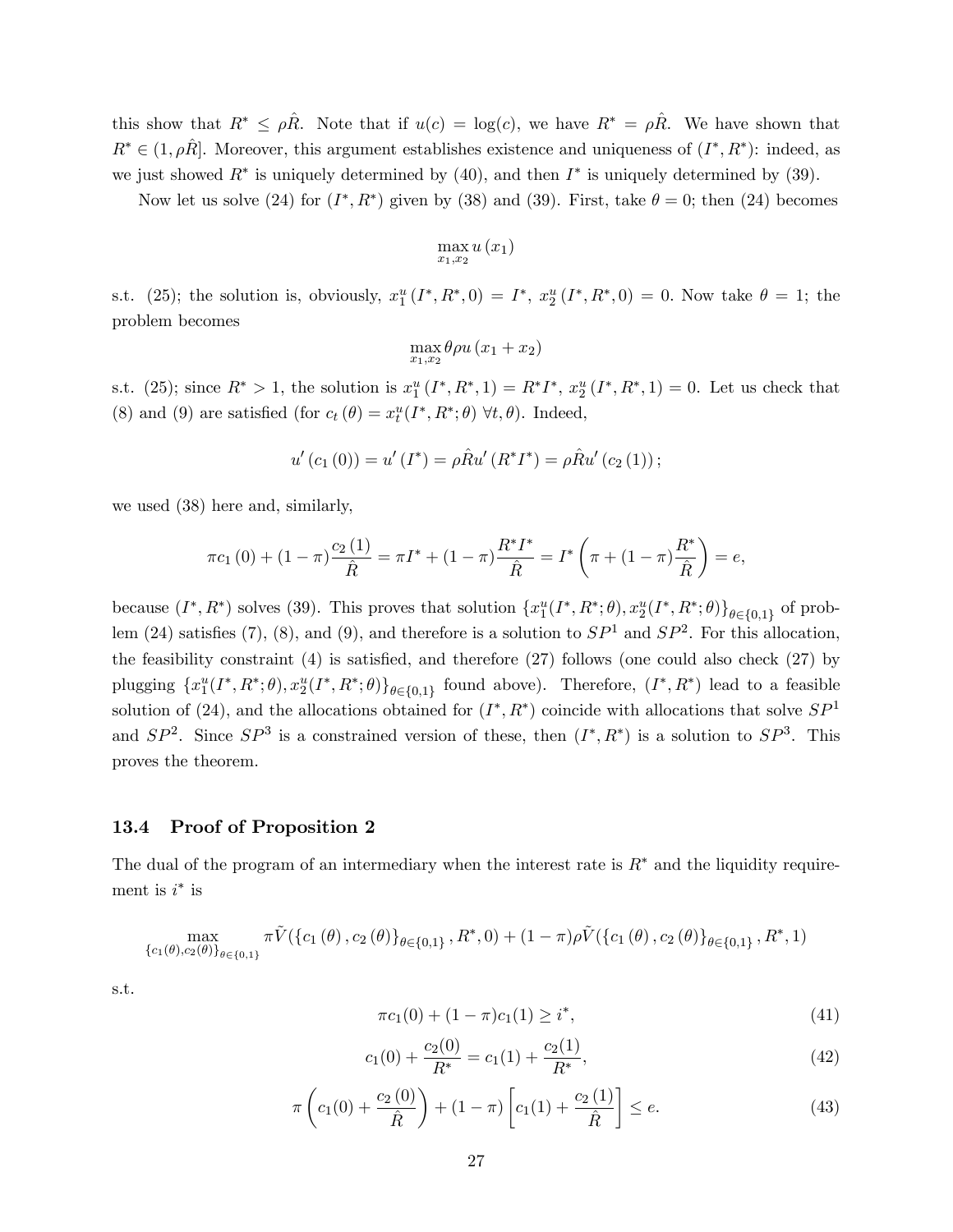Here, (42) stems from (18), since we assumed that the interest rate faced by intermediaries and consumers is  $R^*$ , while (43) is simply(20).

Since, as we proved,  $1 < R^* \leq \rho \hat{R} < \hat{R}$ , then for any menu of contracts  $\{c_1 (\theta), c_2 (\theta)\}_{\theta \in \{0,1\}}$ , each agent of type  $\theta = 0$  will, after trading on the private market, end up with first period good only, and each agent of type  $\theta = 1$  will end up with second period good only (under the condition that the market clears). To put it differently,

$$
\tilde{V}(\lbrace c_1(\theta), c_2(\theta) \rbrace_{\theta \in \{0,1\}}, R^*, 0) = u\left(c_1(0) + \frac{c_2(0)}{R^*}\right)
$$

(in the parentheses we have the wealth of agents of type  $\theta = 0$ ) and

$$
\tilde{V}(\lbrace c_1(\theta), c_2(\theta) \rbrace_{\theta \in \lbrace 0,1 \rbrace}, R^*, 1) = \rho u \left( R^* \left( c_1(1) + \frac{c_2(1)}{R^*} \right) \right).
$$

Since markets clear, the intermediaries may as well offer contracts with  $c_2 (0) = c_1 (1) = 0$ , merely providing each consumer with what he would get as a result of the trade. We can therefore write the program as

$$
\max_{c_1(0), c_2(1)} \pi u(c_1(0)) + (1 - \pi)\rho u(c_2(1))
$$

s.t.

$$
\pi c_1(0) \ge i^*,\tag{44}
$$

$$
\pi c_1(0) + (1 - \pi) \frac{c_2(1)}{\hat{R}} \le e.
$$
\n(45)

This problem is convex. Hence, if we prove that  $c_1(0) = I^*$  and  $c_2(1) = R^*I^*$  satisfies both the constraints and the first order conditions; this would imply that the solution to  $SP^3$  is also the unique competitive equilibrium with the liquidity áoor. It is easy to check that constraints are satisfied as equalities; indeed,

$$
\pi c_1(0)=\pi I^*=i^*
$$

by (30), and

$$
\pi I^* + (1 - \pi) \frac{R^* I^*}{\hat{R}} = I^* \left( \pi + (1 - \pi) \frac{R^*}{\hat{R}} \right) = e,
$$

because  $(I^*, R^*)$  satisfies (39). Because of complementary slackness conditions, we only need to verify that the Lagrange multipliers  $\lambda$  on the constraint (44) and  $\mu$  on the constraint (45) are non-negative. The first-order conditions are

$$
\pi u'(I^*) = \pi \left(-\lambda + \mu\right),
$$
  

$$
(1 - \pi) u'(R^*I^*) = (1 - \pi) \mu \frac{1}{\hat{R}}.
$$

Rearranging and using the fact that  $u'(I^*) = \rho \hat{R} u'(R^*I^*)$  (which holds since  $(I^*, R^*)$  satisfies (38)),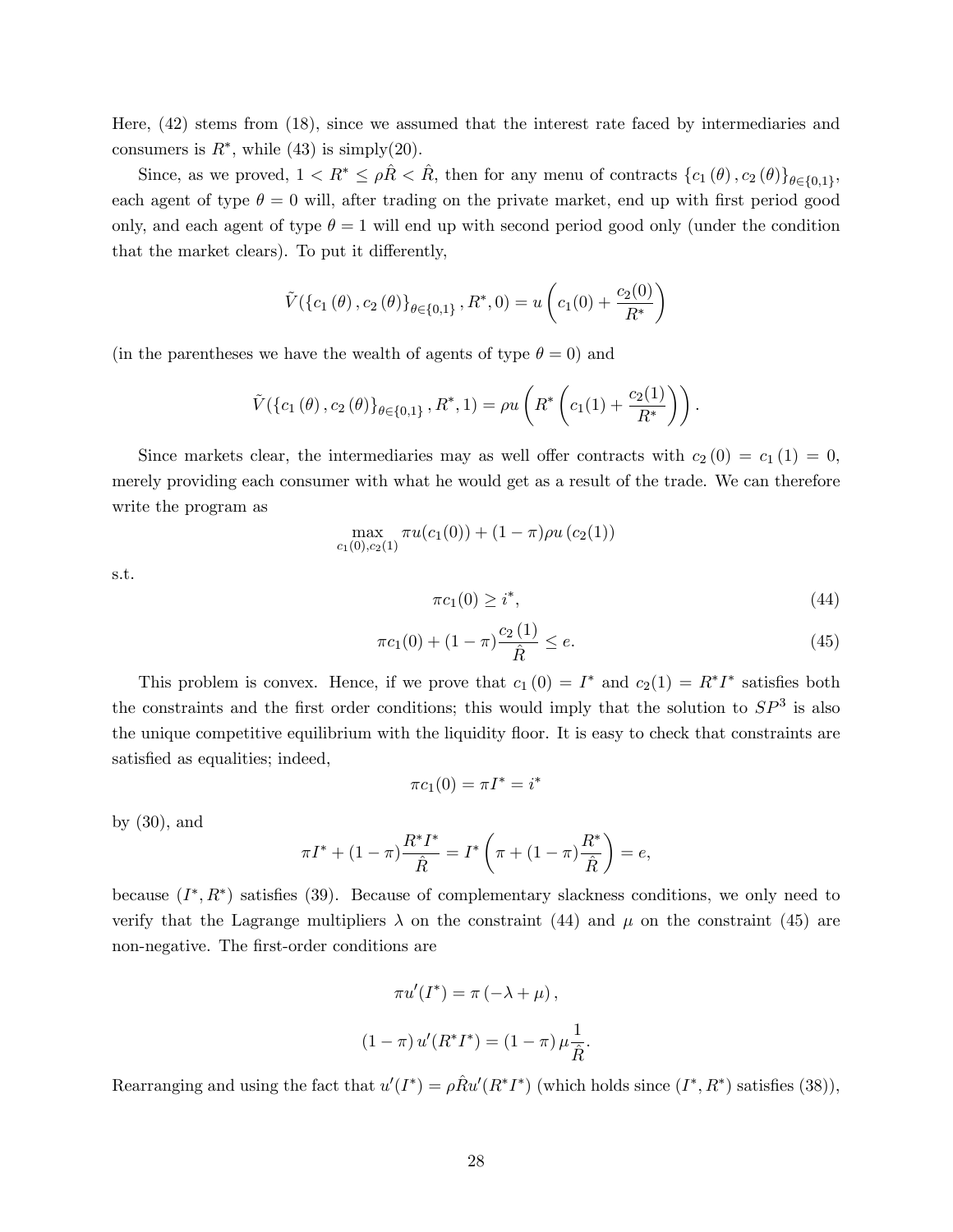we get

$$
\mu = \hat{R}u'(R^*I^*) > 0,
$$
  

$$
\lambda = (1 - \rho)\hat{R}u'(R^*I^*) > 0.
$$

Moreover, no agent wants to borrow or lend at the interest rate  $R^* > 1$ , so the market indeed clears for such allocation. This completes the proof of the Proposition.

#### 13.5 Proof of Lemma 3

Part 1. If preferences are homothetic, then

$$
\frac{Ix_{2,I}^{u}(I,R;\theta)}{x_{2}^{u}(I,R;\theta)} = 1.
$$
\n(46)

This implies, first, that date 2 consumption is a normal good, so that  $x_{2,I}^u(I, R; \theta) > 0$ . Second, it implies that  $Cov \left\{ x_{2,I}^u(I,R;\theta), \frac{x_2^u(I,R;\theta)}{R^2} \right\}$  $R^2$  $\{ \} \geq 0$ , which in turn implies assumption 2.

Part 2. Let K be a compact set containing the optimal values of  $(I, R)$  for  $0 \le \gamma \le 1$ . Then there exists M such that for all  $(I, R) \in K$ 

$$
\left| \text{Cov}\left\{ x_{2,I}^u(I,R;\theta), \frac{x_2^u(I,R;\theta)}{R^2} \right\} \right| < M \sigma_{F^\gamma}^2,\tag{47}
$$

meaning that for  $\gamma$  sufficiently small, the Lemma holds.

#### 13.6 Proof of Theorem 3

We first note that the solution to problem  $(32)$  is equivalent to the solution of

$$
\max_{I,R} \int_{\Theta} V(I,R;\theta) dF(\theta) \tag{48}
$$

subject to

$$
\int_{\Theta} \left\{ x_1^u(I, R; \theta) + \frac{x_2^u(I, R; \theta)}{\hat{R}} \right\} dF(\theta) \le e.
$$
\n(49)

We now analyze two key first order conditions that characterize problem (48). Consider the first order condition of this program with respect to income  $I$ :

$$
\int_{\Theta} \left[ V_I(I, R; \theta) - \lambda \left\{ x_{1,I}^u(I, R; \theta) + \frac{x_{2,I}^u(I, R; \theta)}{\hat{R}} \right\} \right] dF_{\theta} = 0, \tag{50}
$$

and the first order condition with respect to interest rate  $R$ :

$$
\int_{\Theta} \left\{ V_R(I, R; \theta) - \lambda \left[ x_{1,R}^u(I, R; \theta) + \frac{x_{2,R}^u(I, R; \theta)}{\hat{R}} \right] \right\} dF_{\theta} = 0, \tag{51}
$$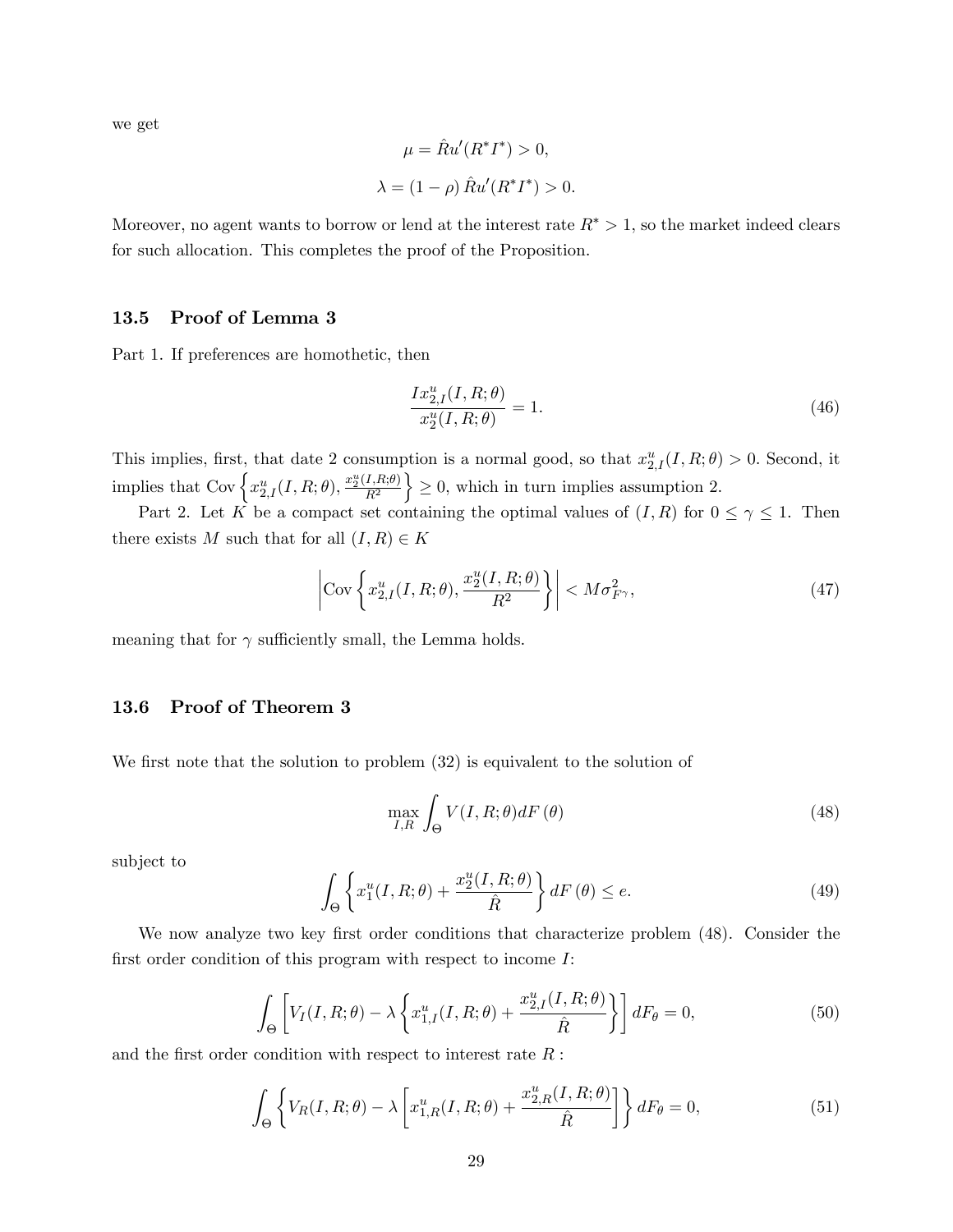where we denote by  $\lambda$  a multiplier on (49), by  $x_{1,I}^u$  and  $x_{2,I}^u$  the derivatives of the uncompensated demands with respect to I, and by  $x_{1,R}^u$  and  $x_{2,R}^u$  derivatives of uncompensated demands with respect to R.

We manipulate these conditions to obtain a characterization of the optimal wedge between the interest rate on the private market and the return on savings. As these manipulations are purely algebraic and use basic properties of the indirect utility functions, we refer the interested reader to the working paper version of the paper. Specifically, let  $I^*$  and  $R^*$  be solutions to the problem (48). Let  $x_2^c(I, R; \theta)$  be compensated demand in the problem (24), and  $x_{2,R}^c(I, R; \theta)$  denote its derivative with respect to R. Then  $R^*$  satisfies

$$
\frac{1}{\hat{R}} - \frac{1}{R^*} = \frac{\frac{1}{\lambda} \text{Cov} \left\{ V_I(I^*, R^*, \theta), \frac{x_2^u(I^*, R^*, \theta)}{R^{*2}} \right\}}{\int x_{2,R}^c (V(I^*, R^*, \theta), R^*, \theta) dF_{\theta} + \text{Cov} \left\{ x_{2,I}^u(I^*, R^*, \theta), \frac{x_2^u(I^*, R^*, \theta)}{R^{*2}} \right\}}.
$$
(52)

Formula (52) characterizes the optimal wedge between the interest rate  $R^*$  and  $\tilde{R}$  in terms of easily interpretable parameters such as indirect utility functions, uncompensated and compensated demands, and the properties of the distribution of shocks.

Now we turn our attention to the denominator of (52). It is clear that  $x_{2,R}^c(I, R; \theta) > 0$ ; this is a standard property of compensated demand functions. However, the sign of the denominator is a priori ambiguous, even under the assumption that  $V_I(I, R; \theta) > 0$  or  $V_{I,\theta}(I, R; \theta) < 0$ . Using Lemma 3 we are able to prove that it is positive under certain assumptions

$$
\int_{\Theta} x_{2,R}^c(I,R;\theta)dF_{\theta} + \text{Cov}\left\{x_{2,I}^u(I,R;\theta), \frac{x_2^u(I,R;\theta)}{R^2}\right\} > 0.
$$
\n(53)

Assumption 1 ensures that  $\frac{\partial}{\partial \theta} \left( \frac{x_2^u(I, R; \theta)}{R^2} \right)$  $\overline{R^2}$ ) > 0. Then we conclude that if  $V_{I,\theta}(I, R^*; \theta) > 0$  for all  $\theta$ , then Cov  $\left\{V_I(I^*,R^*;\theta),\frac{x_2^u(I^*,R^*;\theta)}{R^{*2}}\right\}$  $\overline{R^{*2}}$  $\Big\} > 0$ ; if  $V_{I,\theta}(I, R^*; \theta) < 0$  for all  $\theta$ , then Cov  $\Big\{V_I(I^*, R^*; \theta), \frac{x_2^u(I^*, R^*; \theta)}{R^*2}\Big\}$  $\overline{R^{*2}}$  $\big\}$  < 0.

We now present a lemma that determines how  $V_I(I, R^*; \theta)$  depends on preferences (below,  $V_{I, \theta}$ denotes the second partial derivative with respect to I and  $\theta$ ).

**Lemma 4**  $V_{I,\theta}(I,R^*;\theta) > 0$  for all  $\theta$ , if preferences are discount factor shocks as in example 1.  $V_{I,\theta}(I,R^*;\theta) < 0$  for all  $\theta$ , if preferences are liquidity shocks as in example 2; if preferences are valuation-neutral shocks as in example 3,  $V_{I,\theta}(I, R^*; \theta) = 0$  for all  $\theta$ .

Proof. We have

$$
V(I, R; \theta) = \max_{x_1, x_2} u(x_1, x_2; \theta)
$$

subject to

$$
x_1 + \frac{x_2}{R} \le I.
$$

Suppose first that preferences are given by  $u(x_1) + \theta u(x_2)$ . Then, substituting  $x_1$  using the budget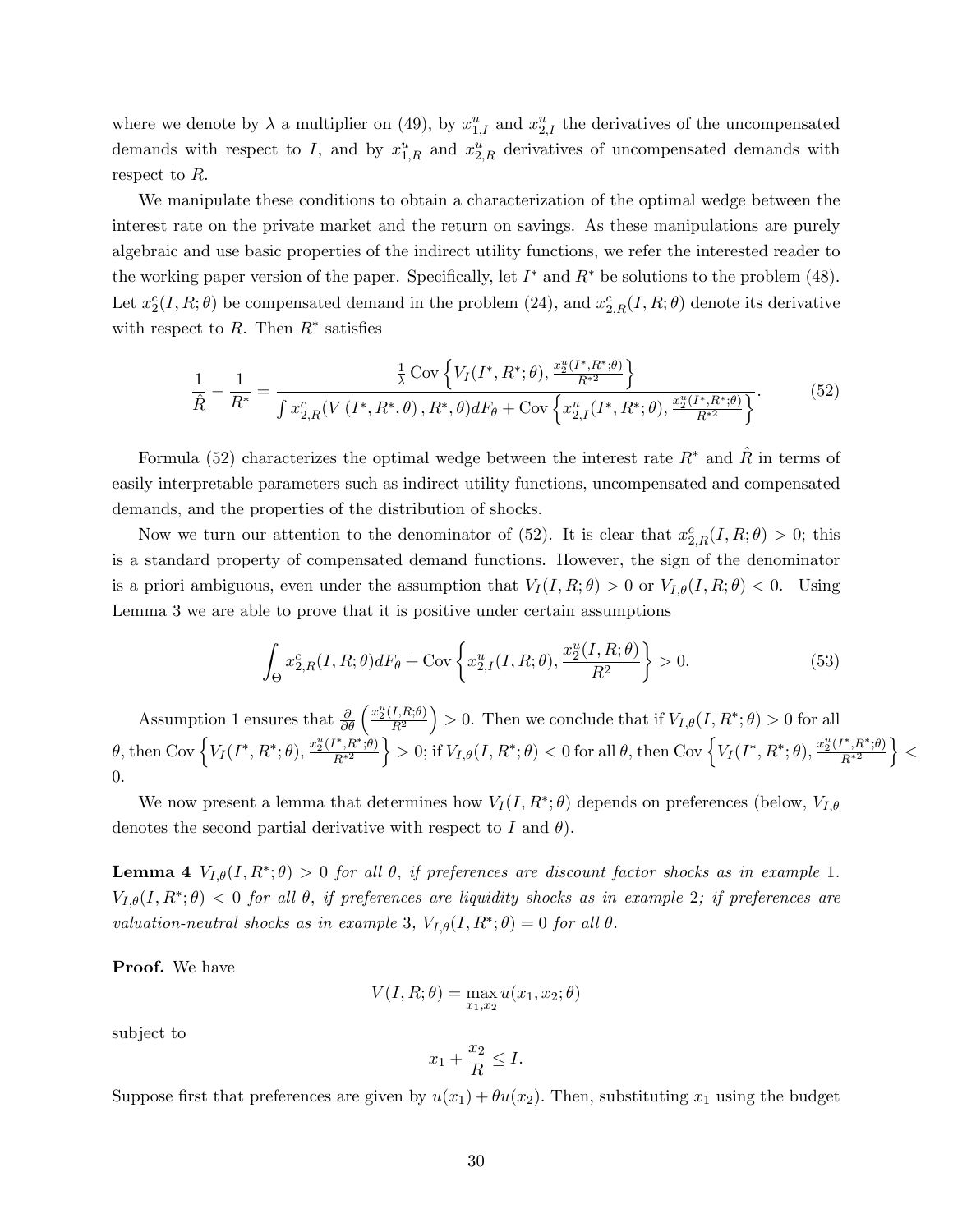constraint, we can rewrite this problem as

$$
V(I, R; \theta) = \max_{x_2} \hat{u} \left( I - \frac{x_2}{R} \right) + \theta \hat{u}(x_2).
$$

By the Envelope theorem, we have

$$
V_{\theta}(I,R;\theta) = \hat{u}(x_2^u(I,R,\theta)).
$$

Hence,

$$
V_{I,\theta} = \hat{u}'(x_2^u(I, R, \theta))x_{2,I}^u(I, R, \theta) > 0.
$$

Suppose now that preferences are given by  $\frac{1}{\theta}u(x_1) + u(x_2)$ . By the Envelope theorem, we have

$$
V_{\theta}(I, R; \theta) = -\frac{1}{\theta^2} \hat{u}(x_1^u(I, R, \theta)).
$$

Hence

$$
V_{I,\theta} = \frac{-1}{\theta^2} \hat{u}'(x_2^u(I, R, \theta)) x_{1,I}^u(I, R, \theta) < 0.
$$

For the value neutral preferences  $V_{I,\theta} = 0$ .

This proves the Lemma.

Now apply Lemma 4 to formula (52) to get the results on the optimal interest rates. Let  $I^*$ and  $R^*$  be the solutions to (48) and let

$$
i^* = \int_{\Theta} x_1^u(I^*, R^*; \theta) dF(\theta)
$$

When  $R^* < \hat{R}$ , the intermediaries want to invest as much as possible in the long asset and let agents borrow on the private market against future payments by the intermediary, to take advantage of the interest rate difference. In this case, liquidity floor fixed at  $i^*$  would be binding for them. A similar reasoning applies when  $R^*$  >  $\hat{R}$ : in that case, one would need to impose a liquidity cap. Combined with the resource constraint faced by each intermediary, this is enough to prove that they will offer exactly the allocation prescribed by (48).  $\blacksquare$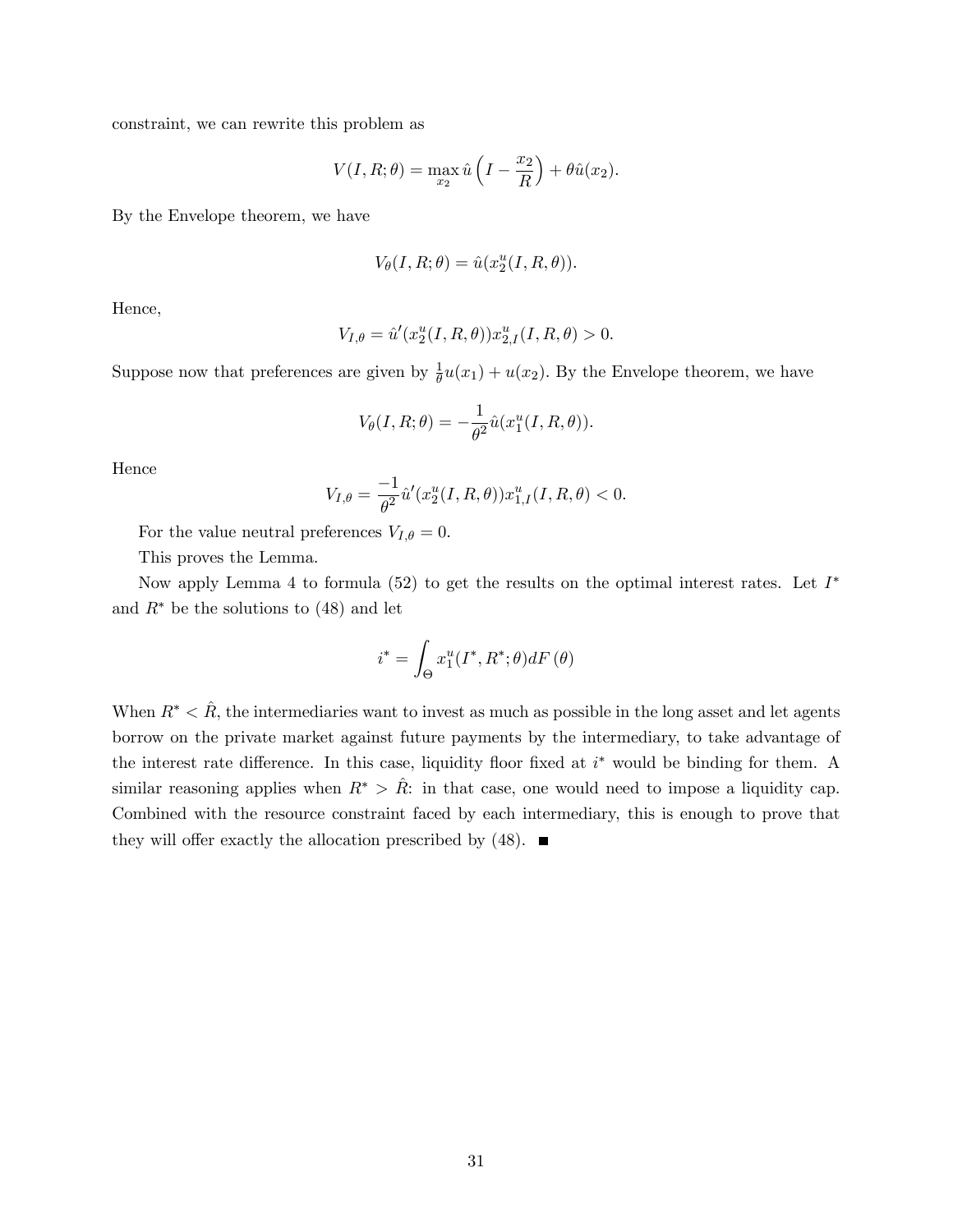ALBANESI, S. (2006), "Optimal Taxation of Entrepreneurial Capital with Private Information" (NBER Working Paper No. 12419, National Bureau of Economic Research, and CEPR Discussion Paper No. 5647, Center for Economic Policy Research).

ALLEN, F. (1985), "Repeated Principal-Agent Relationships with Lending and Borrowing", Economics Letters, 17, 27-31.

ALLEN, G. and GALE, D. (2003), "Reserve Regulation: In Search of a Rationale, in R. Arnott, B. Greenwald, R. Kanbur and B. Nalebuff (eds.) Economics for an Imperfect World: Essays in Honor of Joseph Stiglitz (Cambridge, MA: MIT Press) 83-109.

ALLEN, G. and GALE, D. (2004), "Financial Intermediaries and Markets", *Econometrica*, **72**, 1023-106\*1.

ARNOTT, R. and STIGLITZ, J.E. (1986), "Moral Hazard and Optimal Commodity Taxation", Journal of Public Economics, 29, 1-24.

ARNOTT, R. and STIGLITZ, J.E. (1990), "The Welfare Economics of Moral Hazard" in H. Louberge (ed.) Information and Insurance: Essays in Memory of Karl H. Borch (Norwell, MA: Kluwer) 91-121.

ATKESON, A. and LUCAS, R. E. Jr. (1992), "On Efficient Distribution with Private Information", Review of Economic Studies, **59**, 427-53.

BISIN, A., GEANAKOPLOS, J. D., GOTTARDI, P., MINELLI, E. and POLEMARCHAKIS, H. (2001), "Markets and Contracts", *Journal of Mathematical Economics*, forthcoming.

BISIN, A. and RAMPINI, A. (2006), "Exclusive Contracts and the Institution of Bankruptcy", Economic Theory, 27, 277-304.

BHATTACHARYA, S. and GALE, D. (1987),"Preference Shocks, Liquidity and Central Bank Policy" in W. Barnett and K. Singleton (eds.) New approaches to monetary economics (Cambridge University Press, New York).

CABALLERO, R. and KRISHNAMURTHY, A. (2004), "Smoothing Sudden Stops", Journal of Economic Theory, 119, 104-127.

CHARI, V.V. (1989), "Banking without Banking Panics or Deposit Insurance: Lessons from a Model of the U.S.National Banking Systemî, Federal Reserve Bank of Minneapolis Quarterly Review, 13, 3-36.

CHIAPPORI, P., MACHO, I., REY, P. and SALANIE, B. (1994), "Repeated moral hazard: The role of memory, Commitment, and the Access to Credit Markets", European Economic Review, 38, 1527-1553.

DIAMOND, D. (1997), "Liquidity, Banks and Markets", Journal of Political Economy, 105, 928-956.

DIAMOND, D. and DYBVIG, P. (1983), "Bank Runs, Liquidity, and Deposit Insurance", Journal of Political Economy, **91**, 401-419.

FARHI, E. and WERNING, I. (2007), "Inequality and Social Discounting", *Journal of Political*  $Economy, 115(3)$ .

FREIXAS, X. and ROCHET, J. (1997), Microeconomics of Banking (Cambridge, Mass.: MIT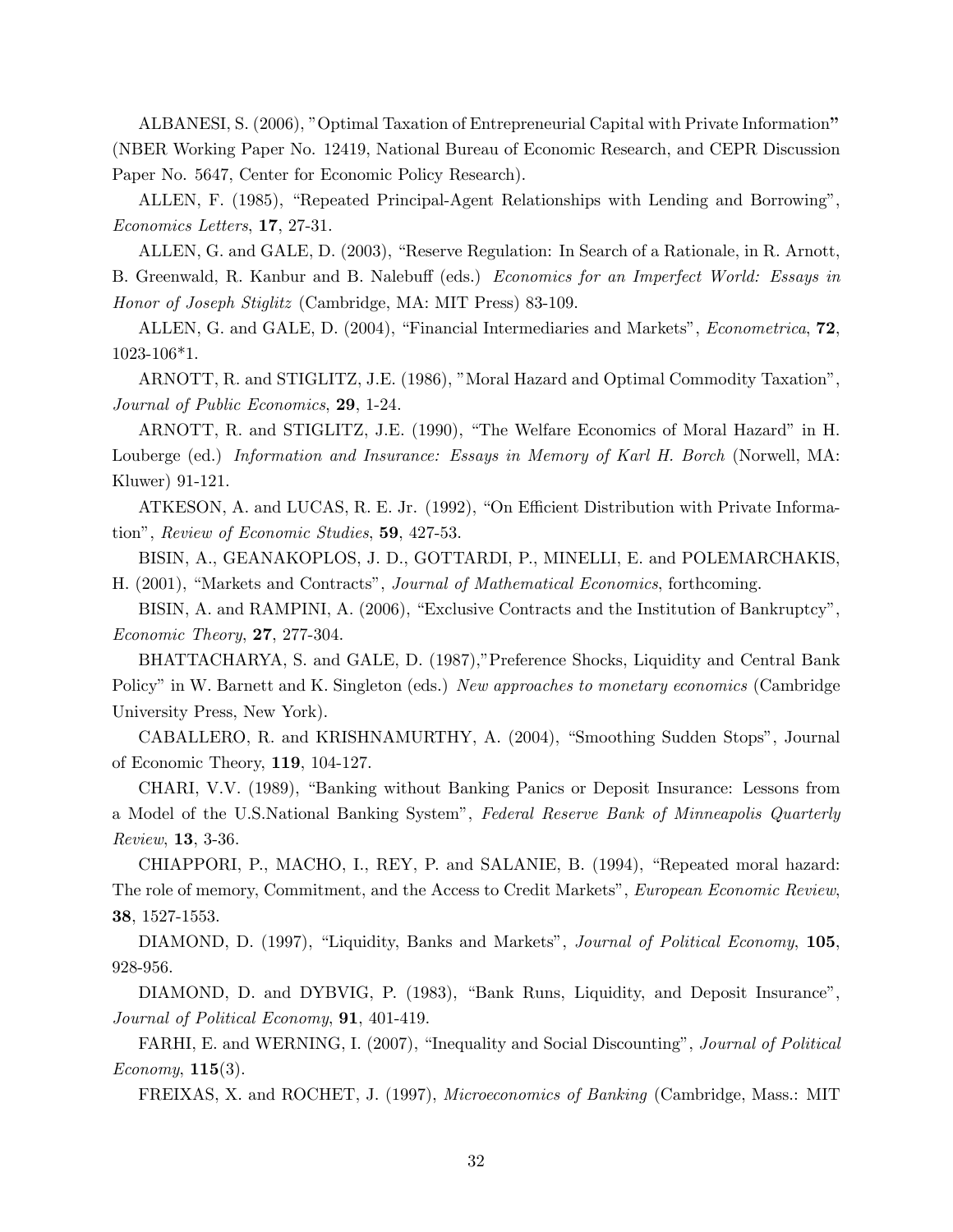Press).

GEANAKOPLOS, J. and POLEMARCHAKIS, H. (1986), "Existence, Regularity, and Constrained Suboptimality of Competitive Allocations When the Asset Market Is Incomplete", in W. Heller, R. Starr, and D. Starrett (eds.) Essays in honor of Kenneth J. Arrow: Uncertainty, information, and communication (Vol.3), (Cambridge, New York and Sydney: Cambridge University Press) 65-95. Also reprinted in G. Debreu (ed. ) (1996), General Equilibrium Theory (Vol. 2) (Elgar Reference Collection, International Library of Critical Writings in Economics, no. 67. Cheltenham, U.K.: Elgar; distributed by Ashgate, Brookfield, Vt.) 67-97.

GOLOSOV, M. and TSYVINSKI, A. (2007), "Optimal Taxation with Endogenous Insurance Markets", Quarterly Journal of Economics, 122, 487-534.

GOLOSOV, M., KOCHERLAKOTA, N. and TSYVINSKI, A. (2003), "Optimal Indirect and Capital Taxationî, Review of Economic Studies, 70, 569-587.

GOLOSOV, M., TSYVINSKI, A. and WERNING, I. (2006), "New Dynamic Public Finance: A Userís Guideî, forthcoming in NBER Macroeconomics Annual , National Bureau of Economic Research.

GORTON, G. and WINTON, A. (2002), "Financial Intermediation", in G.M. Constantinides, M. Harris and R. M. Stulz (ed.) Handbook of the Economics of Finance, chapter 8 (North Holland) 431-552.

GREENWALD, B.C. and STIGLITZ, J.E. (1986), "Externalities in Economies with Imperfect Information and Incomplete Markets", *Quarterly Journal of Economics*, **101**, 229-264.

GUESNERIE, R. (1998), A Contribution to the Pure Theory of Taxation (Cambridge University Press).

HAMMOND, P.J. (1987), "Markets as Constraints: Multilateral Incentive Compatibility in Continuum Economies", Review of Economic Studies, 54, 399-412.

HART, O. (1975), "On the Optimality of Equilibrium when the Market Structure is Incomplete", Journal of Economic Theory, 11, 418-443.

HELLMANN, T., MURDOCK, K. and STIGLITZ, J. (2000), "Liberalization, Moral Hazard in Banking, and Prudential Regulation: Are liquidity Requirements Enough?", American Economic Review, 90, 147-165.

HELLWIG, M. (1994), "Liquidity Provision, Banking, and the Allocation of Interest Rate Risk", European Economic Review, 38, 1363-1389.

HELLWIG, M. (1998), "Banks, Markets, and the Allocation of Risks in an Economy", Journal of Institutional and Theoretical Economics, 154, 328-345.

HOLMSTROM, B. and TIROLE, J. (1998), "Private and Public Supply of Liquidity", Journal of Political Economy, 106, 1-40.

JACKLIN, C.J. (1987), "Demand Deposits, Trading Restrictions, and Risk Sharing" in E. Prescott and N. Wallace (eds.) Contractual Arrangements for Intertemporal Trade (Minneapolis: University of Minnesota Press) 26-47.

KOCHERLAKOTA, N. (2006), "Advances in Dynamic Optimal Taxation" in R. Blundell, N.